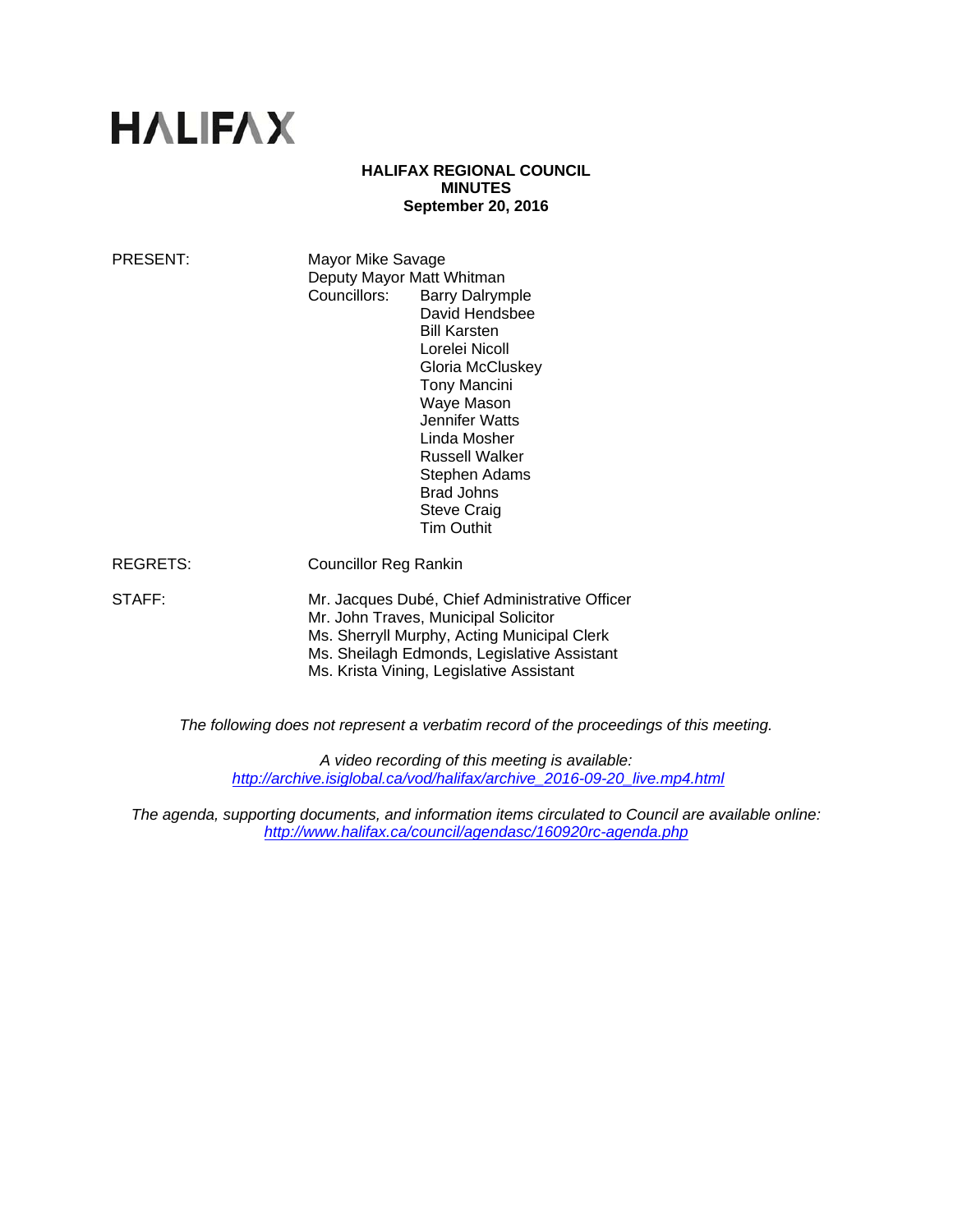*The meeting was called to order at 10:00 a.m. and recessed at 12:06 p.m. Council reconvened at 1:00 p.m. Council recessed at 3:19 p.m. and reconvened at 4:45 p.m. Council recessed at 5:06 p.m. and reconvened at 6:00 p.m. Council moved into an In Camera (In Private) session at 7:56 p.m. and reconvened at 9:18 p.m. Council adjourned at 9:29 p.m.*

# **1. CALL TO ORDER**

The Mayor called the meeting to order at 10:00 a.m. and Council stood for a moment of reflection.

Mayor Savage welcomed Mr. Jacques Dubé, newly-appointed Chief Administrative Officer. On behalf of Council, Mayor Savage expressed appreciation to Mr. John Traves for his work as interim Acting Chief Administrative Officer.

# **2. SPECIAL COMMUNITY ANNOUNCEMENTS & ACKNOWLEDGEMENTS**

Councillors noted a number of special community announcements and acknowledgements.

#### **3. APPROVAL OF MINUTES –August 9, 2016**

MOVED by Councillor McCluskey, seconded by Councillor Nicoll

# **THAT the minutes of August 9, 2016 be approved.**

#### **MOTION PUT AND PASSED.**

## **4. APPROVAL OF THE ORDER OF BUSINESS AND APPROVAL OF ADDITIONS AND DELETIONS**

#### Additions:

17.1 Councillor Adams – Municipal Support for Dry Wells within HRM

Information Items:

18. Memorandum from the Chair of Community Planning and Economic Development Standing Committee dated September 16, 2016 re: Engage Nova Scotia – Supplementary Information

At the request of Deputy Mayor Whitman, Council agreed to move up item 14.5.1 to be dealt with prior to item 9.2.

At the request of Councillor Adams, Council agreed to move up item 14.1.8 to be dealt with immediately following item 9.1.

MOVED by Deputy Mayor Whitman, seconded by Councillor Mason

#### **THAT the agenda be approved as amended.**

Two-third majority vote required.

#### **MOTION PUT AND PASSED.**

- **5. BUSINESS ARISING OUT OF THE MINUTES NONE**
- **6. CALL FOR DECLARATION OF CONFLICT OF INTERESTS**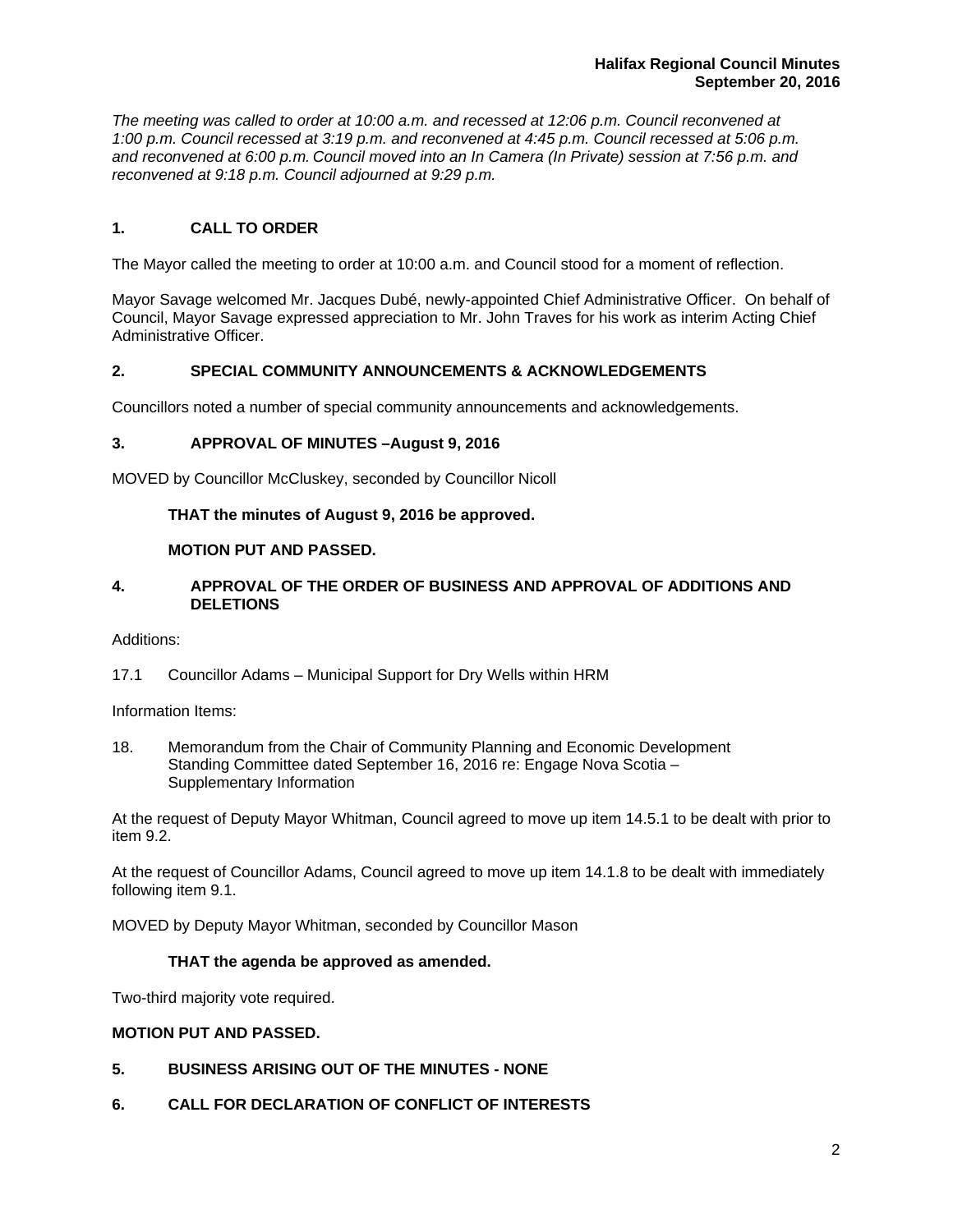# **7. MOTIONS OF RECONSIDERATION – NONE**

# **8. MOTIONS OF RESCISSION – NONE**

# **9. CONSIDERATION OF DEFERRED BUSINESS– July 19 and September 6, 2016 9.1 Award – Request for Proposal (RFP) P16-034, Parking Enforcement**

The following was before Council:

- A staff recommendation report dated May 27, 2016.
- A staff supplementary report dated August 30, 2016

This item had been debated at the July 19, 2016 Regional Council meeting and deferred to this meeting. At the July 19, 2016 meeting the following motion had been put:

MOVED by Councillor Watts, seconded by Councillor Mancini

#### **THAT Halifax Regional Council award RFP #P16-034, Parking Enforcement to G4S for a period of up to five (5) years, renewable on an annual basis subject to performance, operational requirements and budget availability at a first year cost of \$840,048 net HST included with funding from Operating Account A315-6399.**

Mr. Stephen Terry, Senior Procurement Consultant, and Ms. Andrea MacDonald, Manager, License Standards responded to questions of clarification.

Councillor McCluskey indicated that she had questions with regard to the in camera report on this matter.

MOVED by Councillor McCluskey, seconded by Councillor Mancini

#### **THAT this matter be referred to In Camera Council.**

At the Mayor's suggestion Council agreed to continue public debate on this matter, and once the public debate was concluded the item would be referred to the in camera agenda.

Following further discussion the **MOTION TO REFER DISCUSSION TO IN CAMERA WAS PUT AND PASSED.** 

# **14.1.8 Purcell's Cove Backlands – Shaw Group/Nature Conservancy of Canada Proposal**

The following was before Council:

- A staff recommendation report dated September 14, 2016.
- Correspondence was received from: Jane Maylin, Dr. Sarah Foley, Jeanne Ju, Kit, Tony, and John Bowen, Claire McNeil, Jennifer Whyte, Dr. Marshall Wm. Conley, Karen Robinson, Kim Thompson, Margo Grant, Adam Panko, Andrew Redden, Tim Leary, Jeff Purcell, Steve Baker, Deborah Jones, William Roger, Hank Bird, Derek Reilly, Janet Shotwell, Joanne Light, Ruth Danson, Mary Pratt, Alison J. Petten, Allen Hoyt, Faye Halpern, Steve Baker, Mike Arthur, Cynthia Moore, Elliot Jane Mussett, Viet and Terri-Lynn Tran, Judy Bird, Julian Marchant, Charles Cron, Debbie Hall, Valerie Martin, Philip Howard, Peter Buzek, Jen Powley, Shelley Sandblom, Alison Spurr, Sam Holt, Catherine McKinnon, Richmond Campbell, Bob and Wendy McDonald, Tyler Bertram, David Greig, Kim Velcoff, Stephanie Robertson, Udeni Amit, Dr. Robin Whyte, Richard Peisinger, Eleanor Kure, Jonathan Mussett, Moh Hardin and Cynde Grieve, Frances Dorsey, Catherine Vaughan, Andrew Roger, Cecily Hardin, Greg Simms, Penelope Kuhn.

MOVED by Councillor Adams, seconded by Councillor Walker

#### **THAT Halifax Regional Council direct staff to:**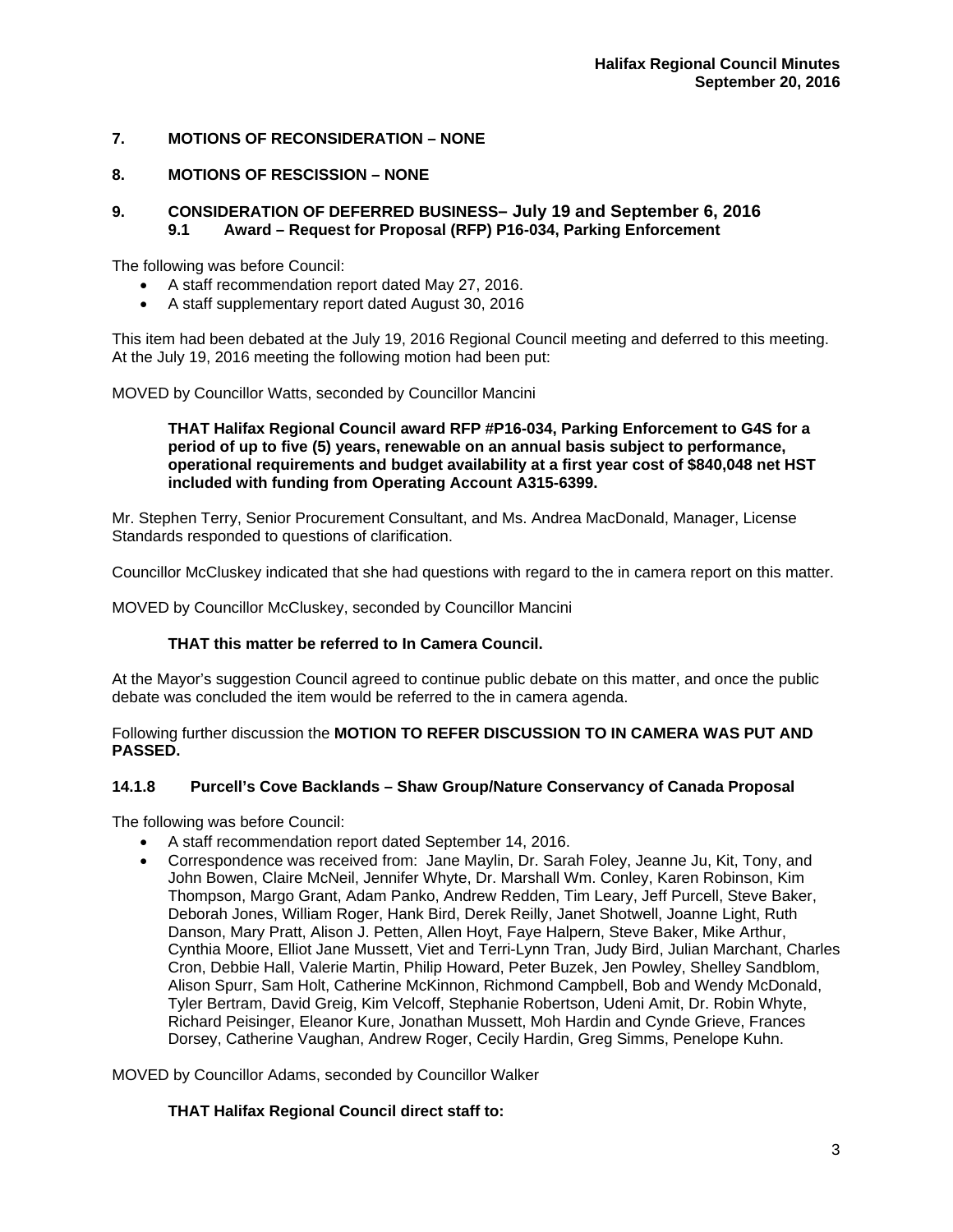- **1. Proceed with negotiations to acquire the lands (PID 00052407) and return to Regional Council for consideration of the key terms and conditions for the 379 acres that address the following:** 
	- **a. Suitable acquisition terms respecting the purchase, lease and payment plan for the lands that represents fair market value or better as supported by appraisal commissioned by HRM;**
	- **b. Acceptable governance model that considers a community stewardship model for the management of the parkland;**
	- **c. Suitable concept site and management plan including installation of the proposed infrastructure by The Shaw Group that enables turnkey conduced by operation of the property within 2 years;**<br>**d.** Clarification of the obligations of the less
	- **Clarification of the obligations of the lessor (NCC) and lessee (HRM) respecting the lands including any restrictions/covenants meet municipal requirements and mitigate future risk to HRM;**
	- **e. Resolution of the concerns related to the state of the dam on the lands;**
	- **f. Input from public consultation and discussions with the Province and relevant stakeholders regarding the proposal; and**
- **2. Consider updates to the Regional Plan and related planning documents during the next review cycle to reflect the acquisition(s) and the implications on surrounding lands.**

Council was generally supportive of the recommendation with concerns expressed about available funding for the project and the impact it may have on previously approved projects and other projects in the queue.

Councillor Karsten referred to the financial implications section of the staff report and noted that it states a number of projects have already been allocated from the Parkland Development Reserve, and that with the proposed three year payment structure for this project, it is not known at this time whether there will be sufficient funding as the previous commitments are finalized. Councillor Karsten pointed out that one of the projects to be allocated from the Parkland Development Reserve is the development of the Baker Drive lands, a project he has been working on for the past three years, and does not want to see it at risk.

MOVED by Councillor Karsten, seconded by Councillor Hendsbee

# **THAT the motion be amended to include that allocating funds for the Baker Drive Park not be delayed or affected by this project.**

# **MOTION TO AMEND PUT AND PASSED. (**12 in favour, 3 against)

In favour: Mayor Savage: Deputy Mayor Whitman: and Councillors: Hendsbee, Karsten, Nicoll, McCluskey, Mosher, Walker, Adams, Johns, Craig, and Outhit.

Against: Councillors: Mancini, Mason, and Watts

Not present: Councillors Dalrymple and Rankin

The amended motion now reads:

MOVED by Councillor Adams, seconded by Councillor Walker

# **THAT Halifax Regional Council direct staff to:**

# **1. Proceed with negotiations to acquire the lands (PID 00052407) and return**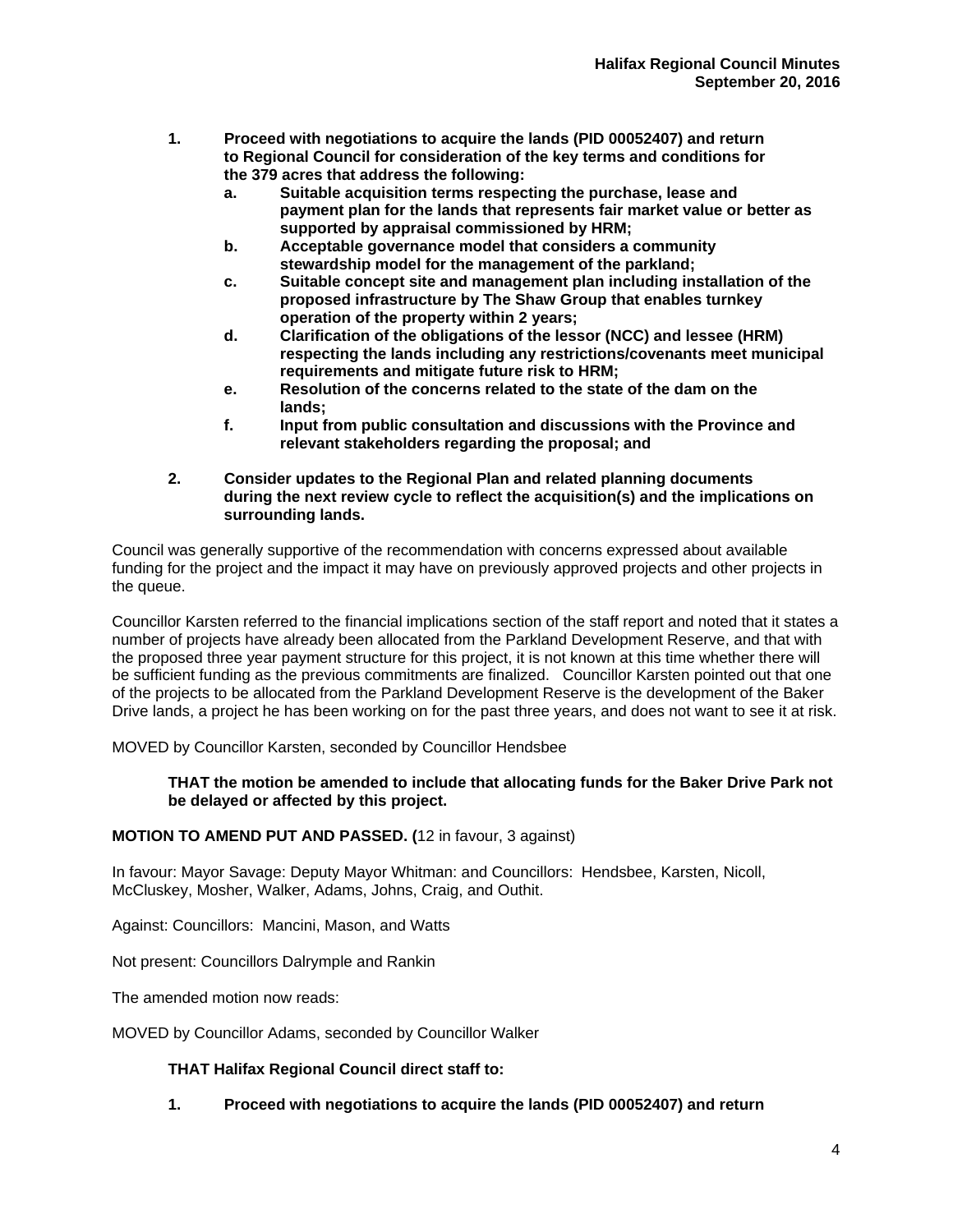**to Regional Council for consideration of the key terms and conditions for the 379 acres that address the following:** 

- **a. Suitable acquisition terms respecting the purchase, lease and payment plan for the lands that represents fair market value or better as supported by appraisal commissioned by HRM;**
- **b. Acceptable governance model that considers a community stewardship model for the management of the parkland;**
- **c. Suitable concept site and management plan including installation of the proposed infrastructure by The Shaw Group that enables turnkey operation of the property within 2 years;**
- **d. Clarification of the obligations of the lessor (NCC) and lessee (HRM) respecting the lands including any restrictions/covenants meet municipal requirements and mitigate future risk to HRM;**
- **e. Resolution of the concerns related to the state of the dam on the lands;**
- **f. Input from public consultation and discussions with the Province and relevant stakeholders regarding the proposal; and**
- **2. Consider updates to the Regional Plan and related planning documents during the next review cycle to reflect the acquisition(s) and the implications on surrounding lands**.
- **3. That allocating funds for the Baker Drive Park not be delayed or affected by this projec**t.

At the request of Councillor Adams, Mayor Savage advised that the vote on the motion would be split.

MOVED by Councillor Adams, seconded by Councillor Walker

 **THAT Halifax Regional Council direct staff to:** 

- **1. Proceed with negotiations to acquire the lands (PID 00052407) and return to Regional Council for consideration of the key terms and conditions for the 379 acres that address the following:** 
	- **a. Suitable acquisition terms respecting the purchase, lease and payment plan for the lands that represents fair market value or better as supported by appraisal commissioned by HRM;**
	- **b. Acceptable governance model that considers a community stewardship model for the management of the parkland;**
	- **c. Suitable concept site and management plan including installation of the proposed infrastructure by The Shaw Group that enables turnkey conduced by operation of the property within 2 years;**<br>**d.** Clarification of the obligations of the less
	- **Clarification of the obligations of the lessor (NCC) and lessee (HRM) respecting the lands including any restrictions/covenants meet municipal requirements and mitigate future risk to HRM;**
	- **e. Resolution of the concerns related to the state of the dam on the lands;**
	- **f. Input from public consultation and discussions with the Province and relevant stakeholders regarding the proposal; and**

**MOTION PUT AND PASSED.** (14 in favour, 1 against)

In favour: Mayor Savage; Deputy Mayor Whitman; and Councillors: Hendsbee, Karsten, Nicoll, Mancini, Mason, Watts, Mosher, Walker, Adams, Johns, Craig, and Outhit.

Against: Councillor McCluskey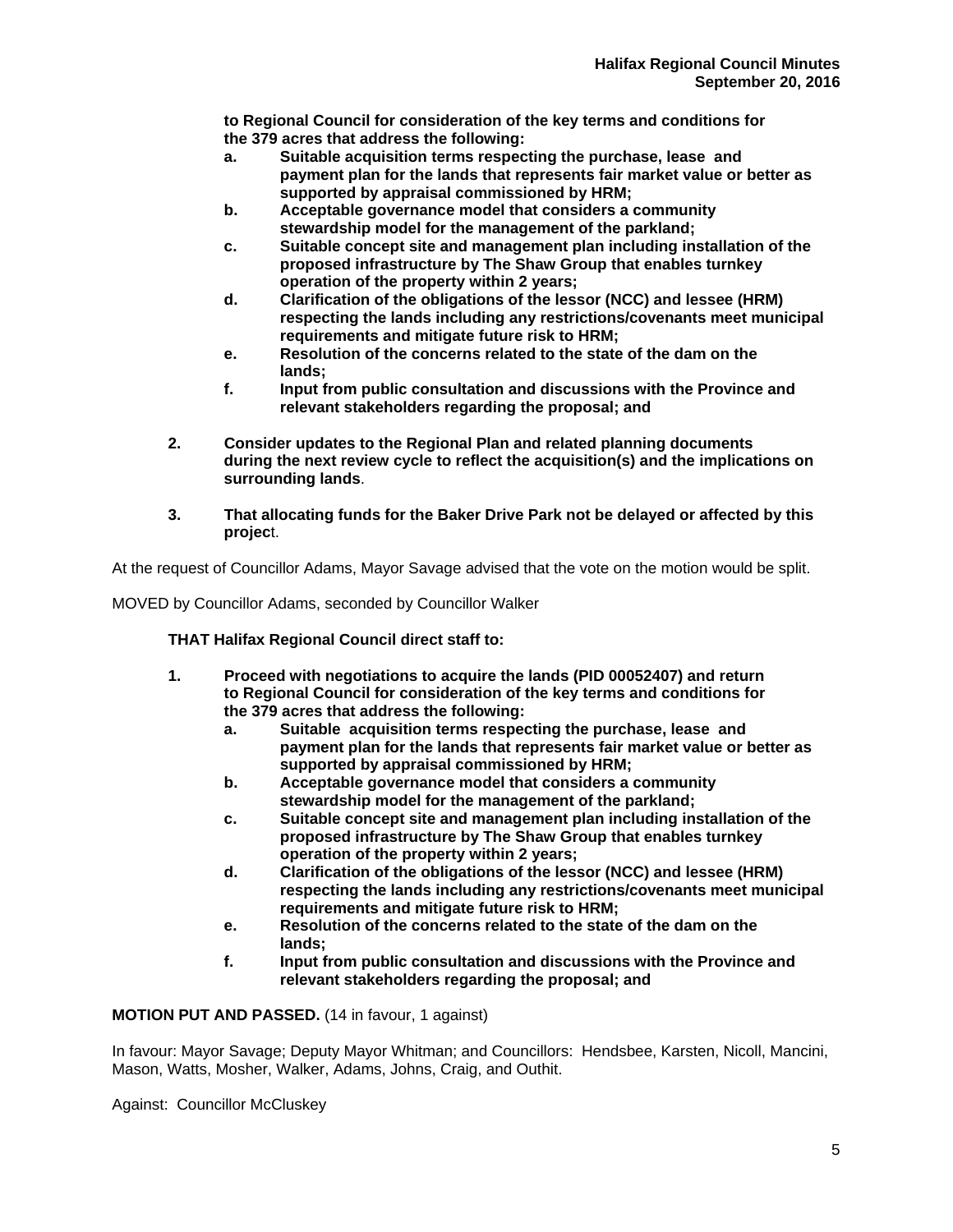Not present: Councillors Dalrymple and Rankin.

MOVED by Councillor Adams, seconded by Councillor Walker

# **THAT Regional Council:**

 **2. Consider updates to the Regional Plan and related planning documents during the next review cycle to reflect the acquisition(s) and the implications on surrounding lands.** 

**MOTION PUT AND PASSED.** (14 in favour, 1 against)

In favour: Mayor Savage; Deputy Mayor Whitman; and Councillors: Hendsbee, Karsten, Nicoll, Mancini, Mason, Watts, Mosher, Walker, Adams, Johns, Craig, and Outhit.

Against: Councillor McCluskey

Not present: Councillors Dalrymple and Rankin

MOVED by Councillor Adams, seconded by Councillor Walker

# **3. THAT Funds for the proposed Baker Drive Park not be delayed or affected by this motion.**

# **MOTION PUT AND PASSED.** (14 in favour, 1 against)

In favour: Mayor Savage; Deputy Mayor Whitman; and Councillors: Hendsbee, Karsten, Nicoll, Mancini, Mason, Watts, Mosher, Walker, Adams, Johns, Craig, and Outhit.

Against: Councillor McCluskey

Not present: Councillors Dalrymple and Rankin

## **14.5.1 Additional Public Consultation Session for Case 19461**

The following was before Council:

- A recommendation report dated September 13, 2016 was submitted from the Chair of North West Community Council.
- Correspondence was received from: Chen Sheng, Michelle Horne, Faith-Anne Hine, Alex Boutilier, Amy Ells, Shawn Duggan, Emma Doucette, Robin Xia, Victor Zhu, and Frank Zhang.

MOVED by Deputy Mayor Whitman, seconded by Councillor Walker

**THAT Halifax Regional Council direct HRM's Planning and Development staff to conduct an additional public consultation session in relation to Case 19461 – Amendments to the Planning Districts 1 and 3 Municipal Planning Strategy and Land Use By-law to enable an asphalt plant on lands west of Little Indian Lake, Head of St. Margaret's Bay for the residents of Westwood Hills, Tantallon and surrounding communities prior to a staff report on the matter being presented to North West Community Council.** 

## **MOTION PUT AND PASSED UNANIMOUSLY.**

Not present: Councillors Dalrymple and Rankin

#### **9.2 MOTIONS – Deputy Mayor Whitman**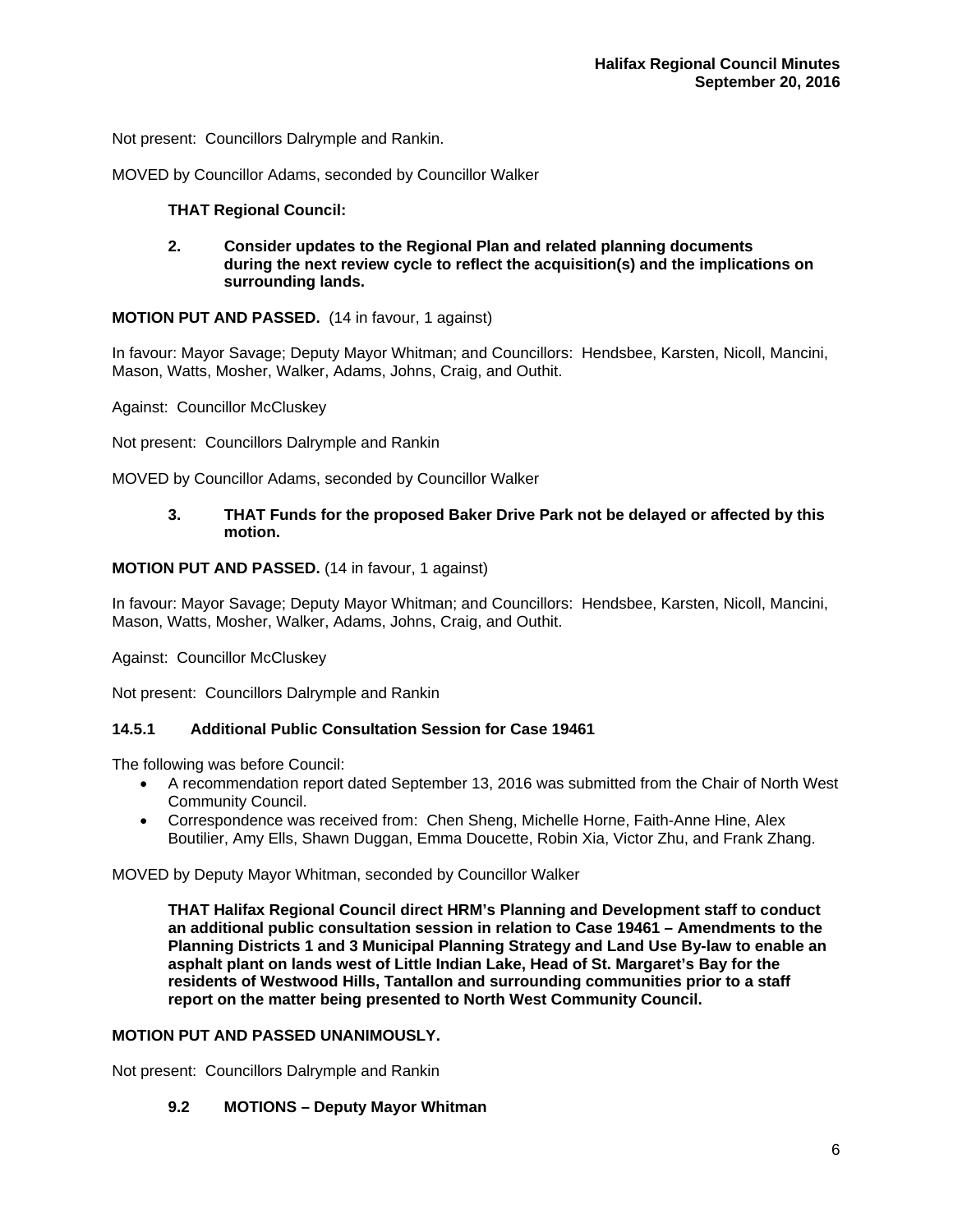That Halifax Regional Council respect the wishes of the residents of Westwood Hills, surrounding communities and the Tantallon area to be heard on the possibility of an asphalt plant opening in their neighbourhood and instruct staff of HRM's Planning Department to conduct an additional public consultation session before the staff information report is presented to HRM's Northwest Community Council.

The following was before Council:

Correspondence submitted from Andrea Arbic

In light of Council's decision on item 14.5.1, Deputy Mayor Whitman indicated he would withdraw this motion.

MOVED by Deputy Mayor Whitman, seconded by Councillor Watts

# **THAT the motion be withdrawn**

# **MOTION PUT AND PASSED UNANIMOUSLY.**

Not present: Councillors: Hendsbee, Rankin, and Johns

# **10. NOTICES OF TABLED MATTERS – NONE**

## **11. PUBLIC HEARINGS**

**11.1 Case 19353 – Amendments to the Halifax Municipal Planning Strategy and Peninsula Land Use By-law and Development Agreement, 2470 and 2480 Maynard Street, Halifax** 

This item was dealt with later in the meeting. See page 18.

# **12. CORRESPONDENCE, PETITIONS & DELEGATIONS**

#### **12.1 Correspondence**

The Clerk noted that correspondence was received for items: 9.2, 11.1, 14.1.7, 14.1.8, 14.5.1, 14.7.1. This correspondence was circulated to Council.

**12.2 Petitions - None** 

#### **13. INFORMATION ITEMS BROUGHT FORWARD – NONE**

**14. REPORTS** 

# **14.1 CHIEF ADMINISTRATIVE OFFICER**

**14.1.1 Sole Source Award and Reimbursement to Halifax Water for Enhanced Reinstatement of Chain of Lakes AT Greenway and an associated State of Good Repair project as part of the Lakeside Diversion Project** 

The following was before Council:

A staff recommendation report dated July 29, 2016.

MOVED by Councillor Mosher, seconded by Councillor Walker

**THAT Halifax Regional Council in accordance with Administrative Order 35, Section 8(11A) sub-section (k): Sole Source/Single Source Purchases; (k) "For the procurement from a public body or a not-for-profit corporation" (Attachment "A"):**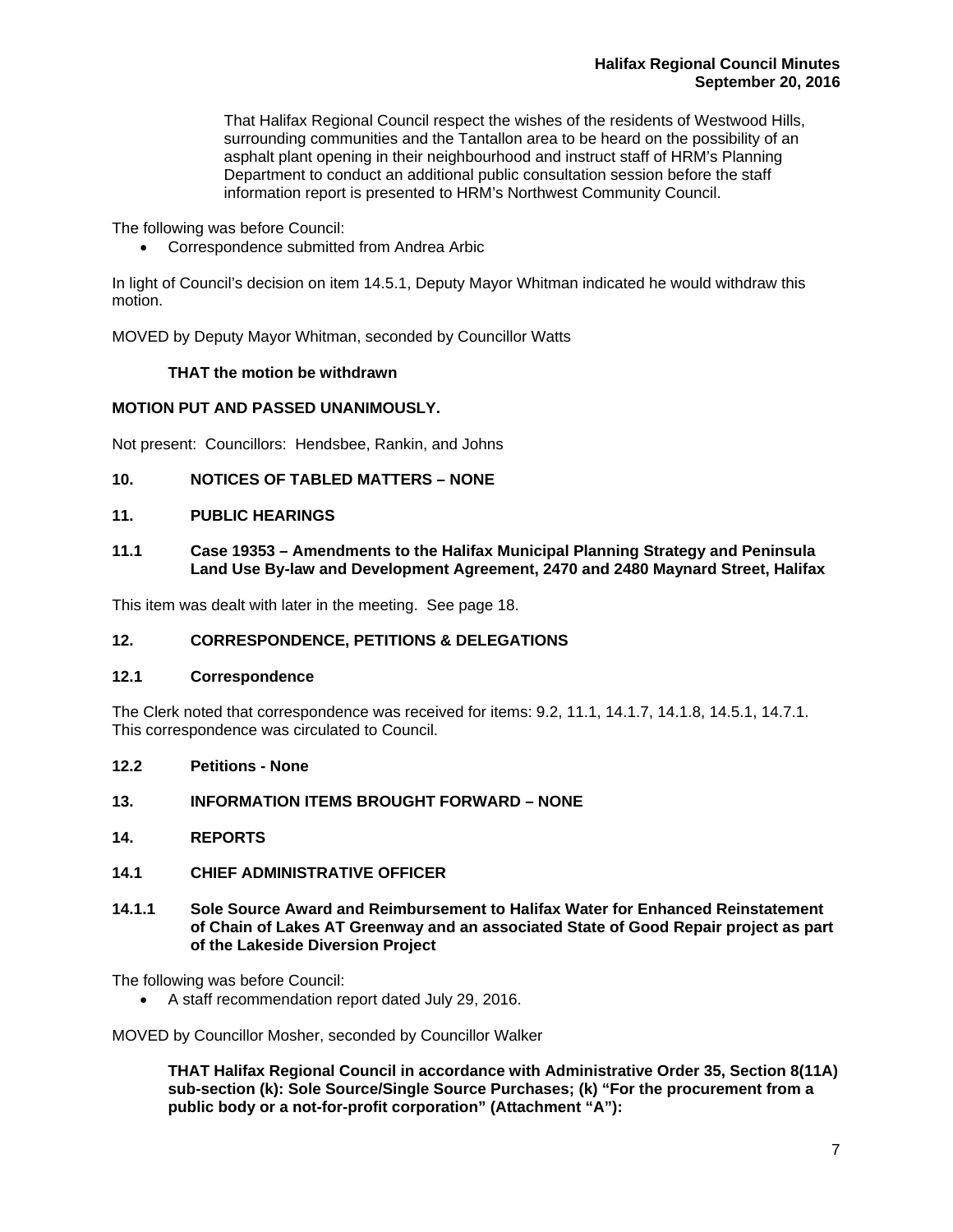- **1. Retroactively approve the sole source award and payment of \$461,486, net HST included, as per Halifax Water quotation, for the enhancement of Chain of Lakes Trail, with funding from Project No. CTU00420 – Active Transportation – Strategic Projects (Funding originally from Project No. CPX01196 - Regional Trails Active Transportation);**
- **2. Retroactively approve the sole source award and payment of \$51,711, net HST included, for the installation of surface storm water infrastructure improvements, as per Halifax Water quotation, with funding from Project No. CR990002 - Municipal Operations** ‐ **State of Good Repair.**

#### **MOTION PUT AND PASSED UNANIMOUSLY.**

Not present: Councillors Dalrymple and Rankin

Council recessed at 12:06 p.m.

Council reconvened at 1:00 p.m. Councillor Dalrymple had joined the meeting**.** 

# **14.1.2 Award – Unit Price Tender No. 16-225, Street Recapitalization, Cogswell Street – West Region**

The following was before Council:

A staff recommendation report dated September 12, 2016.

MOVED by Councillor Mason, seconded by Councillor Watts

**THAT Halifax Regional Council award Tender No. 16-225, Street Recapitalization, Cogswell Street – West Region, to the lowest bidder meeting specifications, Dexter Construction Company Limited for a Total Tender Price of \$578,058 (net HST included) with funding from Project Account No's. CR000005 – Street Recapitalization, CKU01084 – Sidewalk Renewals, and CTU00420 – Active Transportation Strategic Projects, as outlined in the Financial Implications section of the staff report dated September 12, 2016** 

#### **MOTION PUT AND PASSED UNANIMOUSLY.**

Not present: Councillor Rankin

# **14.1.3 Award – Unit Price Tender No. 16-240, Asphalt Overlay and Pavement Renewal, Cole Harbour Road and Bissett Lake Road – East Region**

The following was before Council:

A staff recommendation report dated September 6, 2016.

MOVED by Councillor Nicoll, seconded by Councillor Hendsbee

**THAT Halifax Regional Council award Tender No. 16-240, Asphalt Overlay and Pavement Renewal, Cole Harbour Road and Bissett Lake Road – East Region, to the lowest bidder meeting specifications, Dexter Construction Company Limited, for a Total Tender Price of \$995,019 (net HST included) with funding from Project Account No. CR000005 – Street Recapitalization, as outlined in the Financial Implications section of the staff report dated September 6, 2016.** 

#### **MOTION PUT AND PASSED UNANIMOUSLY.**

Not present: Councillor Rankin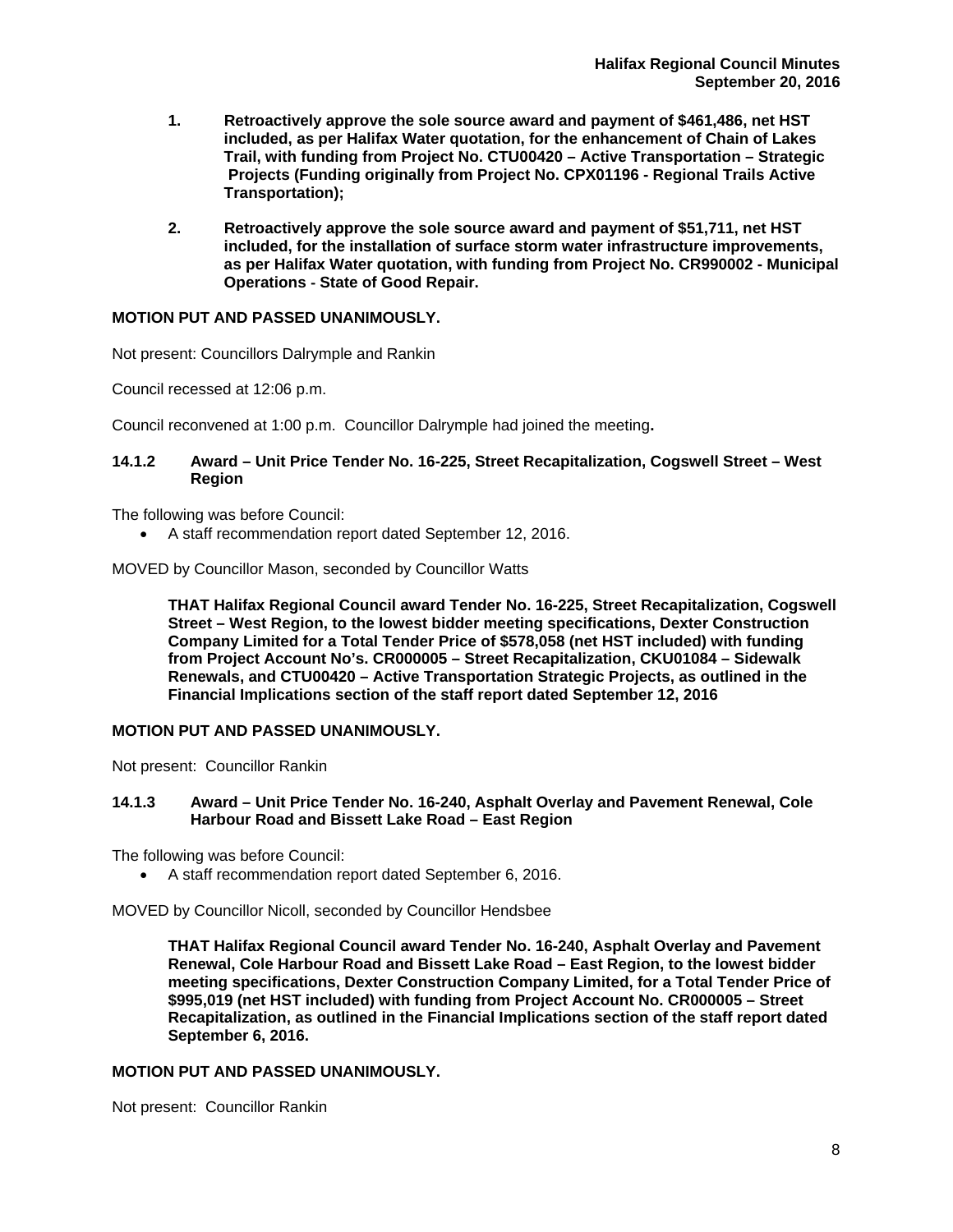## **14.1.4 Award – Request for Proposal (RFP) 16-047 Prime Design Consulting Services for the Cogswell Redevelopment Program**

The following was before Council:

A staff recommendation report dated September 12, 2016.

MOVED by Councillor Mason, seconded by Councillor Watts

**THAT Halifax Regional Council Award RFP 16-047 Prime Design Consulting Services to Support the Cogswell Redevelopment Program, to the highest scoring proponent, WSP Canada Limited for \$2,557,041 (net HST included). The award consists of two components which were tendered as Table 1 and Table 2 costs in the RFP;** 

- **1. Fixed Design Services for Phases I to V of \$1,483,312 (net HST included), with funding from Project Account No. CT000007 – Cogswell Interchange Redevelopment as outlined in the Financial Implications section of the staff report dated September 12, 2016.**
- **2. Time Based Fees of RFP 16-047 Prime Design Consulting Services for the Cogswell Interchange Redevelopment up to an amount of \$1,073,729 (net HST included), with funding from Project Account No. CT000007 – Cogswell Interchange Redevelopment, as outlined in the Financial Implications section of the staff report dated September 12, 2016**

Mr. John Spinelli, Director, Cogswell Redevelopment Program responded to questions.

In response to a question in regard to a timeline when work on dismantling would begin, Mr. Spinelli advised that demolition work is expected to begin in October of 2017.

Councillor Craig requested that the next staff report to Council on this matter have an updated timeline on the project.

# **MOTION PUT AND PASSED UNANIMOUSLY.**

Not present: Councillor Rankin

# **14.1.5 Halifax Regional Municipality (HRM) & Halifax Water Transfer Agreement**

The following was before Council:

A staff recommendation report dated July 29, 2016.

MOVED by Councillor Hendsbee, seconded by Councillor Karsten

#### **THAT Halifax Regional Council:**

- **1. Approve the revised Schedule "B" of the Halifax Regional Municipality and Halifax Water Transfer Agreement for all HRM Wastewater Infrastructure to be directly transferred to Halifax Water; and**
- **2. Approve the inclusion of a First Right of Refusal to HRM for the transferred properties in the event they become surplus to Halifax Water requirements in the future.**

### **MOTION PUT AND PASSED UNANIMOUSLY.**

Not present: Councillor Rankin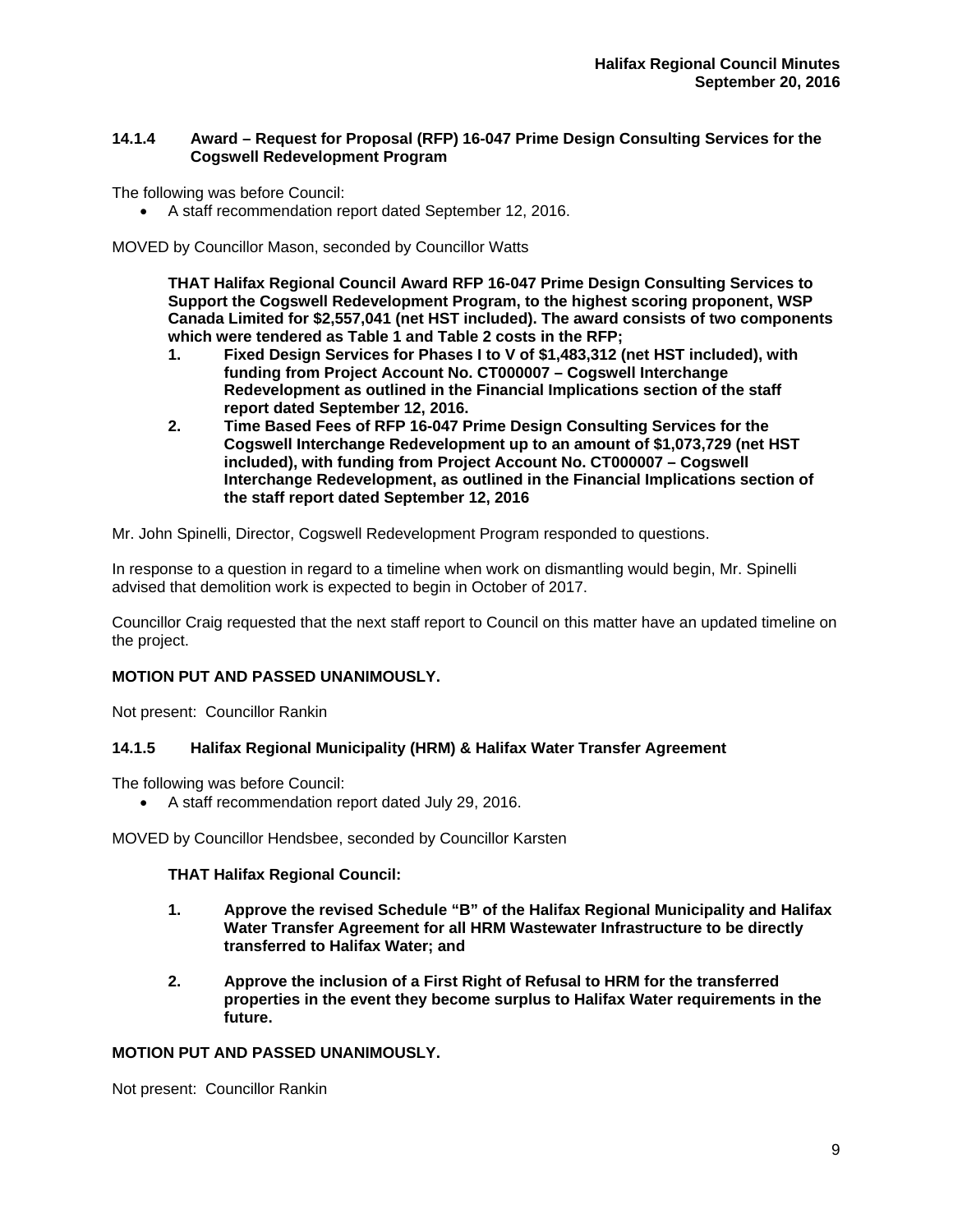# **14.1.6 Parkland Improvement Funding – Brookhill Drive, Grand Lake**

The following was before Council:

A staff recommendation report dated August 17, 2016

MOVED by Deputy Mayor Whitman, seconded by Councillor Karsten

**THAT Halifax Regional Council not direct the cash-in-lieu of parkland funds, in association with the approval of the final plan of subdivision for the 19 lot open space design development approved under Case No. 17736, for the development of the existing HRM park parcel(s) on Brookhill Drive, Grand Lake.** 

#### **MOTION PUT AND PASSED.** (12 in favour, 4 against)

In favour: Mayor Savage; and Councillors: Karsten, Nicoll, McCluskey, Mancini, Mason, Watts, Mosher, Walker, Johns, Craig, and Outhit

Against: Councillors: Dalrymple, Hendsbee, Adams, and Whitman

Not present: Councillor Rankin

#### **14.1.7 Options with Respect to the former Texpark Site – 1591 Granville Street and 1568 Hollis Street, Halifax**

The following was before Council:

- A staff recommendation report dated July 21, 2016.
- Correspondence submitted from: Winniefred Kwak, Janet Morris, Judy Haiven, Andrea Arbic, and Navid Saberi.

MOVED by Councillor Mason, seconded by Councillor Karsten

#### **THAT Halifax Regional Council:**

- **1. Not extend the commencement date as requested by Upland Urban Planning and Design Studio.**
- **2. Discharge the existing Development Agreement for the former Texpark site between HRM and United Gulf Developments Limited dated November 28, 2007 and filed in the Land Registration Office as Document No. 89466073**

#### **MOTION PUT AND PASSED.** (10 in favour, 6 against)

In favour: Mayor Savage; and Councillors: Karsten, Nicoll, Mancini, Mason, Watts, Mosher, Johns, Craig, and Outhit.

Against: Deputy Mayor Whitman; and Councillors Dalrymple, Hendsbee, McCluskey, Walker, and Adams

Not present: Councillor Rankin.

## **14.1.8 Purcell's Cove Backlands – Shaw Group/Nature Conservancy of Canada Proposal**

This was dealt with earlier in the meeting. See page 3.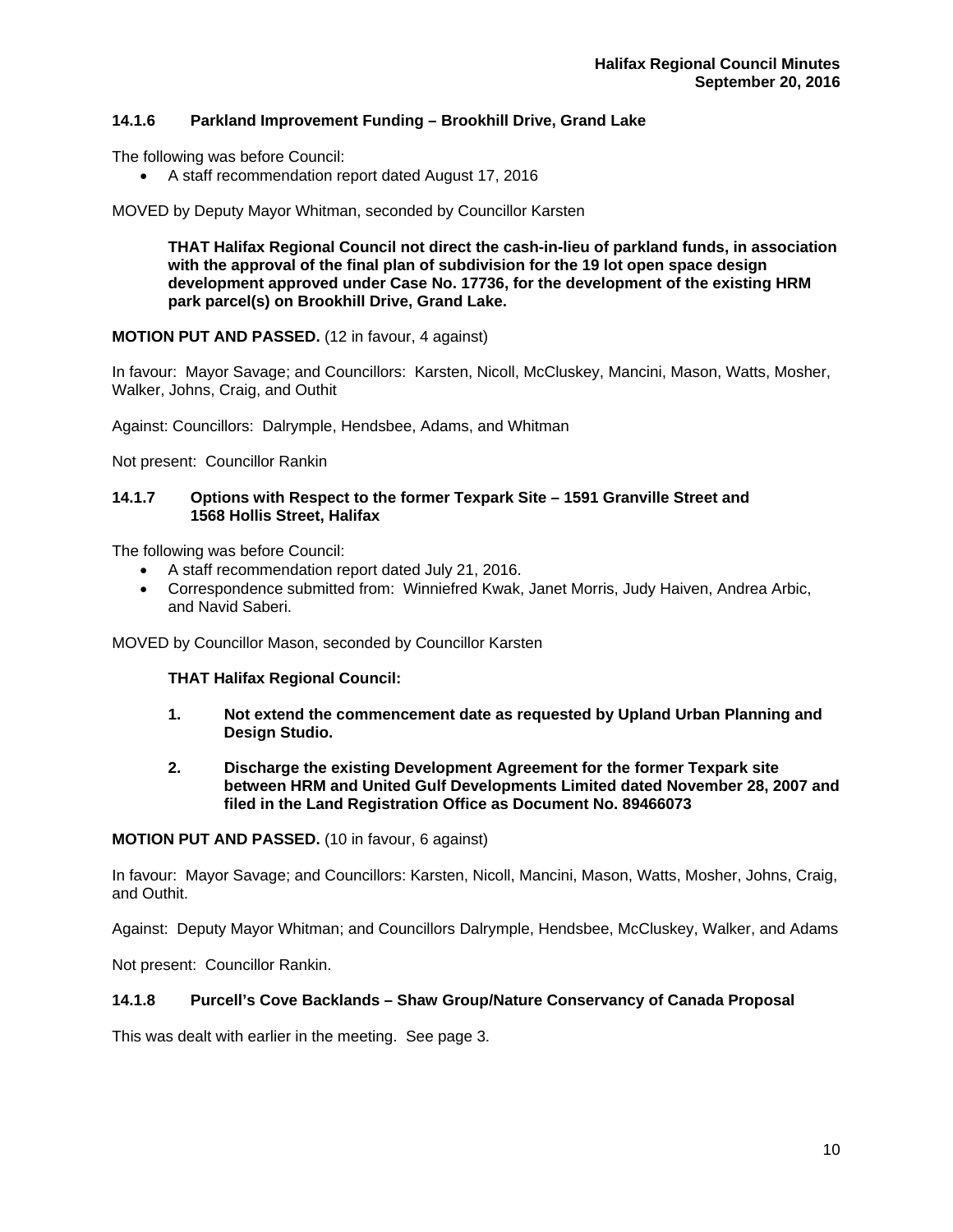# **14.2 AUDITOR GENERAL**

#### **14.2.1 A Performance Review of the Effectiveness of Strategic Workforce Planning at Halifax Regional Municipality**

The following was before Council:

- A report entitled, *A Performance Review of the Effectiveness of Strategic Workforce Planning at Halifax Regional Municipality*, dated August 2016 from the Auditor General
- A presentation entitled, *A Performance Review of the Effectiveness of Strategic Workforce Planning at Halifax Regional Municipality*, September 20, 2016.

MOVED by Councillor Mosher, seconded by Councillor Mason

#### **THAT Halifax Regional Council suspend the Rules of Order and receive the report dated September 9, 2016, and receive a presentation by the Auditor General.**

Two thirds majority vote required

#### **MOTION PUT AND PASSED UNANIMOUSLY.**

Not present: Councillors Rankin and Johns

Mr. Larry Munro, Auditor General addressed Council and presented his report.

Mayor Savage noted that this would be the last report Mr. Munro would submit to Council, as his term as Auditor General was complete. Mayor Savage on behalf Council expressed appreciation to Mr. Munro for his work and dedication over the past seven years. Council stood and expressed appreciation to Mr. Munro with a round of applause.

At this time, Council agreed to deal with item 14.3.2.

#### **14.3.2 Grant Request – Atlantic Agricultural Fall Fair Association**

The following was before Council:

 A recommendation report dated September 9, 2016 was submitted from the Chair of the Audit and Finance Standing Committee; attached was a staff recommendation report dated August 25, 2016.

MOVED by Councillor Dalrymple, seconded by Councillor McCluskey

**THAT Halifax Regional Council approve a one-time developmental contribution of up to \$20,000 to the Atlantic Agricultural Fall Fair Association from Account M311-8004 Grants, subject to the conditions outlined in the staff report dated August 25, 2016.** 

#### **MOTION PUT AND PASSED UNANIMOUSLY.**

Not Present: Councillors Rankin and Johns.

Council recessed at 3:19 p.m.

Council reconvened at 3:45 p.m.

## **14.3 AUDIT AND FINANCE STANDING COMMITTEE**

#### **14.3.1 Long-term Fiscal Strategy Reserve Review – New Reserve Business Cases**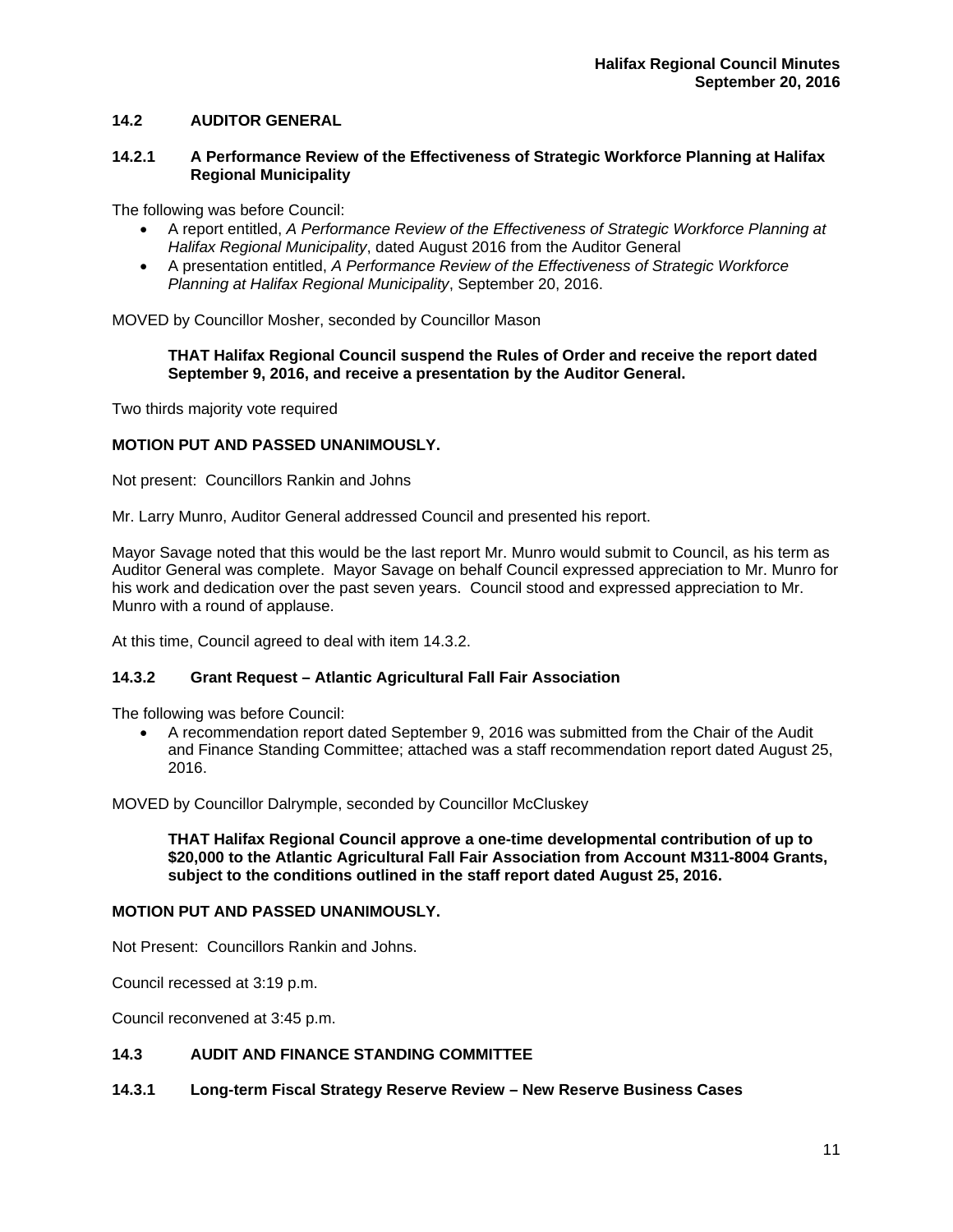The following was before Council:

- A recommendation report dated September 9, 2016 was submitted from the Chair of the Audit and Finance Standing Committee; attached was a staff recommendation report dated August 30, 2016.
- A memorandum dated September 19, 2016 from Amanda Whitewood, Director, Finance and Information Communication & Technology.

MOVED by Councillor Mosher, seconded by Councillor Craig

**THAT Halifax Regional Council approve the attached new Reserve Business Cases and revised merging into the three new themes as outlined in the staff report dated August 30, 2016.** 

#### **MOTION PUT AND PASSED UNANIMOUSLY.**

Not present: Councillors: Hendsbee, Rankin, and Johns.

# **14.3.2 Grant Request – Atlantic Agricultural Fall Fair Association**

This was dealt with earlier in the meeting. See page 11.

#### **14.3.3 Destination Halifax Update and Amended Services Agreement**

The following was before Council:

 A recommendation report dated September 12, 2016 was submitted from the Chair of the Audit and Finance Standing Committee; attached was a recommendation report dated August 29, 2016 from the Chair of the Community Planning and Economic Development Standing Committee; and a staff recommendation report dated May 24, 2016.

MOVED by Councillor Mosher, seconded by Councillor Nicoll

#### **THAT Halifax Regional Council:**

- **1. Approve the amending agreement attached to the May 24, 2016 staff report and updates to Schedule A of the current Services Agreement with Destination Halifax; and,**
- **2. Increase its operational support to Destination Halifax to \$386,600 to correct a \$104,500 discrepancy in HRM's approved 2016-17 Operating and Capital Budget with funding from Q328 – Operating Surplus Reserve.**

# **MOTION PUT AND PASSED UNANIMOUSLY.**

Not present: Councillors: Hendsbee, Rankin, and Johns.

#### **14.3.4 Support for Engage Nova Scotia**

The following was before Council:

 A recommendation report dated September 12, 2016 was submitted from the Chair of the Audit and Finance Standing Committee; attached was a recommendation report dated August 29, 2016 from the Chair of the Community Planning and Economic Development Standing Committee; and a staff recommendation report dated July 14, 2016.

MOVED by Councillor Mosher, seconded by Councillor Karsten

#### **THAT Halifax Regional Council:**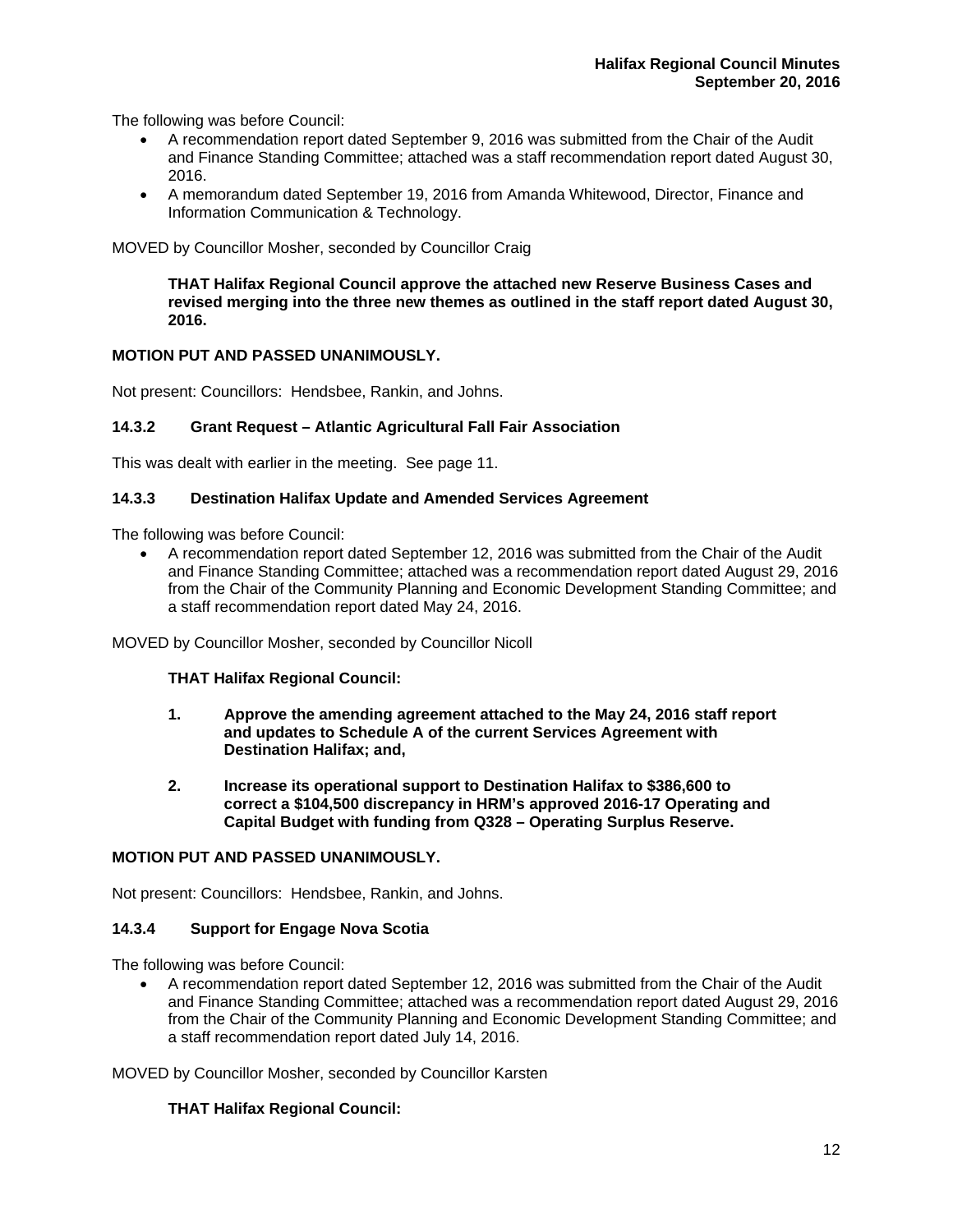**1. Award a grant of \$50,000 from operating account M310- 8004 to support Engage Nova Scotia** 

## **2. Approve that the agreement for the first grant be updated to cover the second grant**

Councillor Adams referenced the information report which was added to today's agenda, and advised that at the Community Planning and Economic Development Standing Committee meeting, he had requested additional financial information from Engage Nova Scotia. He noted that he was pleased with the information submitted and wanted to pass along his appreciation to Mr. Graham at Engage Nova Scotia for submitting the information.

Mayor Savage retired from the Chamber. Deputy Mayor Whitman assumed the Chair.

# **MOTION PUT AND PASSED UNANIMOUSLY.**

Not present: Mayor Savage; and Councillors: Hendsbee, Karsten, Rankin, and Johns.

# **14.3.5 Federal Infrastructure Funding – Halifax Transit Project Budget Amendments**

The following was before Council:

 A recommendation report dated September 7, 2016 was submitted from the Chair of the Audit and Finance Standing Committee; attached was a staff recommendation report dated August 24, 2016.

MOVED by Councillor Mosher, seconded by Councillor McCluskey

## **THAT Halifax Regional Council:**

- **1. Approve an increase to 2016-17 Transit projects with funding from the Public Transit Infrastructure Fund (PTIF) combined with funding from the Building Canada Fund (BCF) in 2016-17, in the amount of \$18,288,667; with no net change to Transit's 2016-17 project budget as outlined in Table 2 of the staff report dated August 24, 2016.**
- **2. Approve a transfer of funds from Project Account No. CVD00436-Biennial Ferry Refit to Project Account No. CM000001 - Ferry Replacement in the amount of \$735,000 to allow for work to begin in 2016-17 on Ferry Replacement.**
- **3. Approve the list of 2017/18 projects for advanced funding for the purposes of advanced tendering as outlined in Table 3 of the staff report dated August 24, 2016.**

# **MOTION PUT AND PASSED UNANIMOUSLY.**

Not present: Mayor Savage; and Councillors: Hendsbee, Karsten, Rankin, and Johns.

# **14.4 EXECUTIVE STANDING COMMITTEE**

#### **14.4.1 In Camera Breaches**

The following was before Council:

 A recommendation report dated September 13, 2016 was submitted from the Chair of the Executive Standing Committee; attached was a staff recommendation report dated August 23, 2016.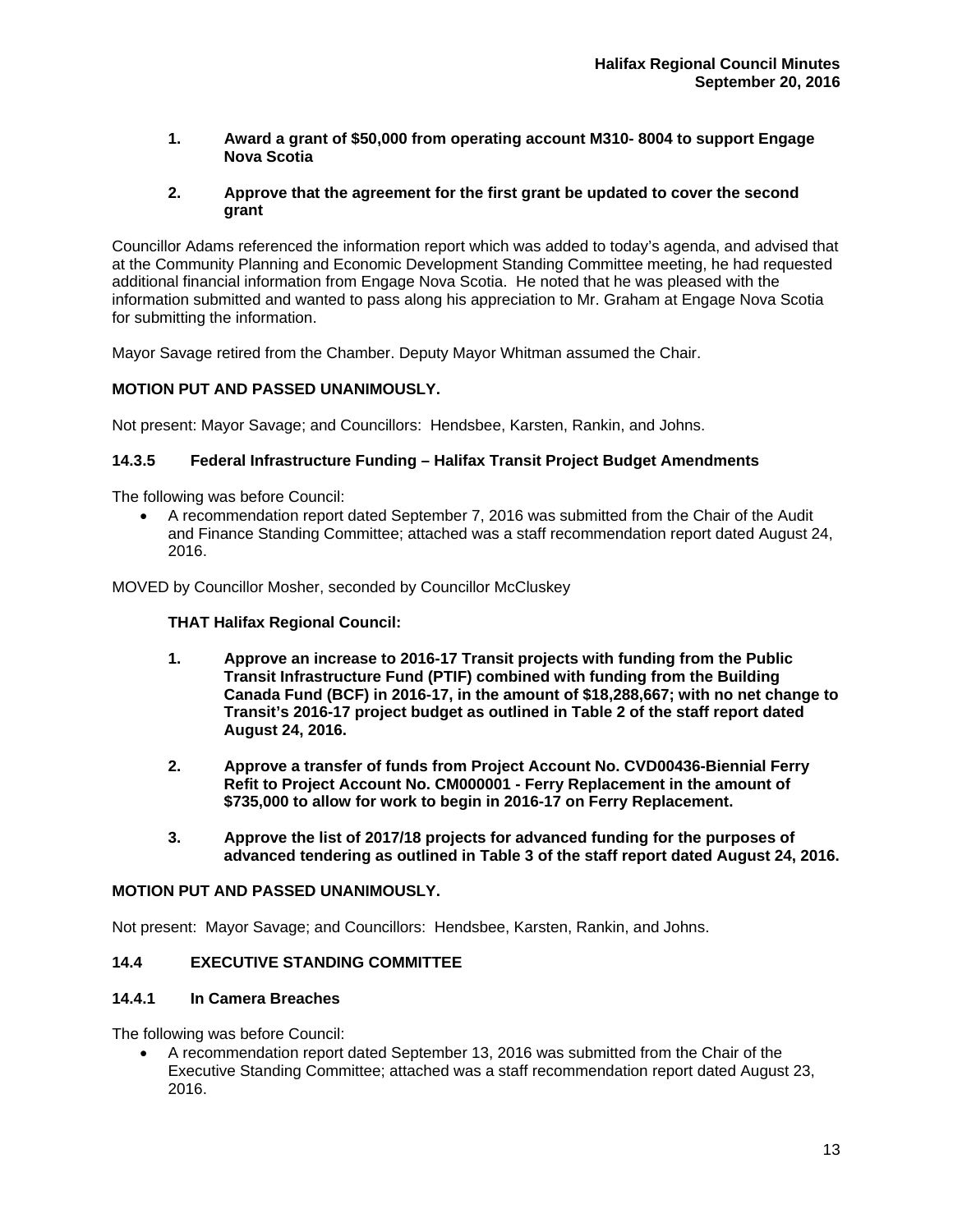MOVED by Councillor Mosher, seconded by Councillor Craig

**THAT Halifax Regional Council approve the following recommendations:** 

- **1. That the Code of Conduct investigation process outlined by the Auditor General, and approved by Regional Council October 25, 2011, be replaced by a self governing model as identified by Section 20 of Administrative Order 52, Code of Conduct for Elected Officials; and described in the report dated August 23, 2016; and**
- **2. That Council request to the Province of Nova Scotia to initiate legislative changes to the Halifax Regional Municipality Charter to allow for the ability to censure Members of Council, by remitting remuneration, for violations to Administrative Order 52, Code of Conduct for Elected Officials.**

# **MOTION PUT AND PASSED UNANIMOUSLY.**

Not present: Mayor Savage; and Councillors: Hendsbee, Karsten, Rankin, and Johns.

# **14.4.2 Violence and Public Safety – Clairmont Report**

The following was before Council:

 A recommendation report dated September 13, 2016 was submitted from the Chair of the Executive Committee; attached was a staff recommendation report dated August 8, 2016.

MOVED by Councillor McCluskey, seconded by Councillor Nicoll

# **THAT Halifax Regional Council:**

- **1. Direct staff to develop an updated Public Safety Strategy, for Council approval, in accordance with the approach set out in the staff report dated August 8, 2016; and**
- **2. Direct staff to periodically report back to Regional Council on the Public Safety Strategy once it is implemented.**

#### **MOTION PUT AND PASSED UNANIMOUSLY.**

Not present: Mayor Savage; and Councillors: Hendsbee, Karsten, Rankin, and Johns.

#### **14.5 NORTH WEST COMMUNITY COUNCIL**

# **14.5.1 Additional Public Consultation Session for Case 19461**

This item was dealt with earlier in the meeting. See page 6.

# **14.6 GRANTS COMMITTEE**

#### **14.6.1 Less than Market Value Lease: Dartmouth Lawn Bowls Club, 2 Mount Hope, Dartmouth**

The following was before Council:

 A recommendation report dated September 12, 2016 was submitted from the Chair of the Grants Committee; attached was a staff report dated August 16, 2016.

MOVED by Councillor McCluskey, seconded by Councillor Nicoll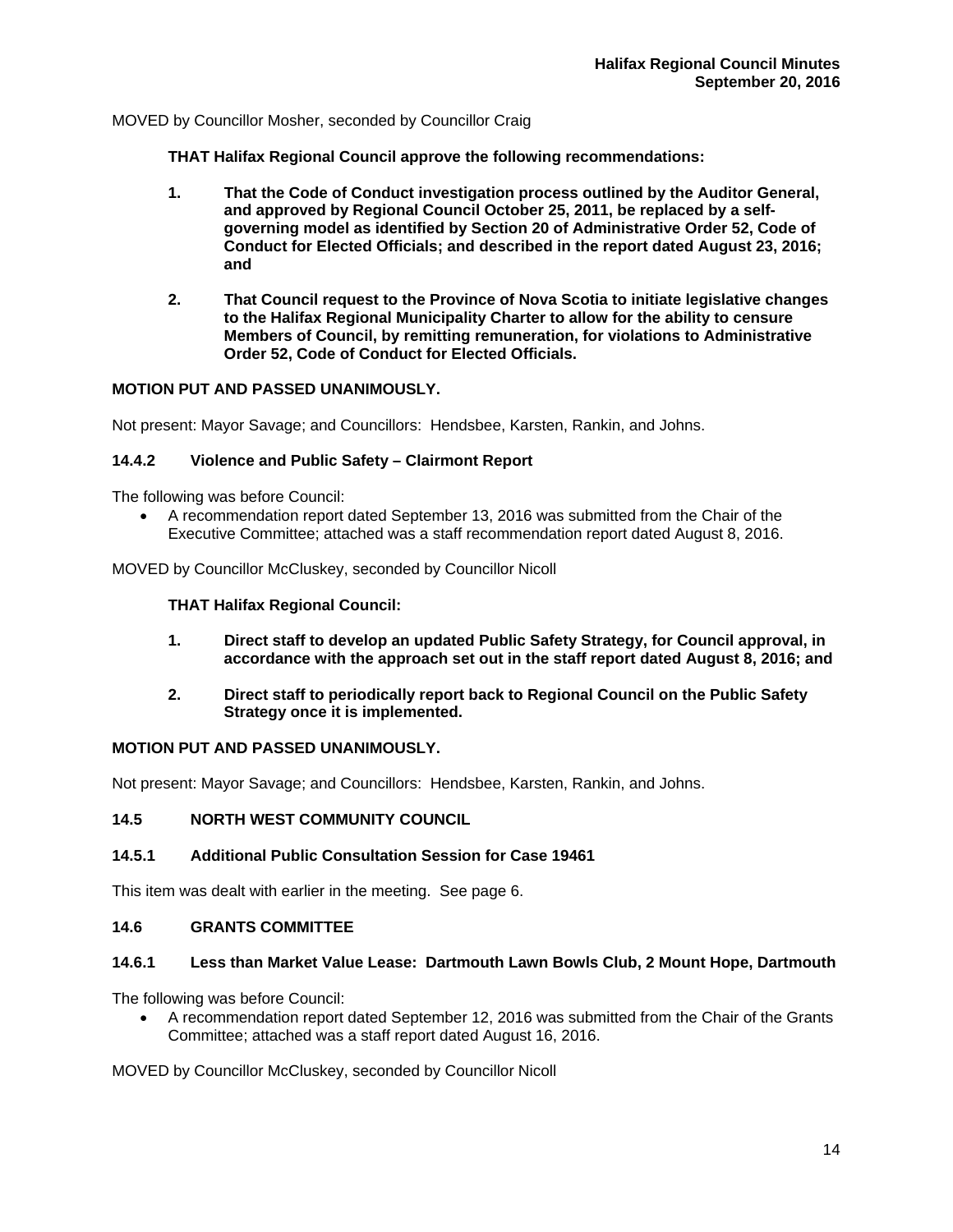**THAT Halifax Regional Council authorize the Mayor and Municipal Clerk to enter into a less than market value lease agreement with Dartmouth Lawn Bowls Club for the leased premises located at Mount Hope Avenue, Dartmouth as per key terms and conditions set out in Table 1 in the discussion section of staff report dated August 16, 2016.** 

# **MOTION PUT AND PASSED UNANIMOUSLY.**

Not present: Mayor Savage; and Councillors: Hendsbee, Karsten, Rankin, and Johns.

# **14.6.2 Rural Transit Funding Supplementary Report**

The following was before Council:

 A recommendation report dated September 12, 2016 was submitted from the Chair of the Grants Committee; attached was a supplementary staff recommendation report dated August 28, 2016, and a staff recommendation report dated May 23, 2016.

MOVED by Councillor Dalrymple seconded by Councillor Walker

**THAT Halifax Regional Council approve funding applications submitted by MusGo Rider Cooperative (Musquodoboit), MusGo Rider Cooperative (Valley-Sheet Harbour), and BayRides, under Administrative Order Number 2014-012-ADM, the Rural Transit Grants Administrative Order, for the 2016/2017 fiscal year, for a total combined amount not to exceed \$140,000.** 

#### **MOTION PUT AND PASSED UNANIMOUSLY.**

Not present: Mayor Savage; and Councillors: Hendsbee, Karsten, McCluskey, Rankin, and Johns.

#### **14.6.3 Business Improvement District (BID) Contribution Fund - 2016-2017 – Recommended Awards**

The following was before Council:

 A recommendation report dated September 12, 2016 was submitted from the Chair of the Grants Committee; attached was a staff recommendation report dated August 22, 2016.

MOVED by Councillor Dalrymple, seconded by Councillor Mancini

**THAT Halifax Regional Council approve the eight (8) awards detailed in Attachment 1 of the committee report dated September 12, 2016 for a combined total of \$107,000 from operating account C771 – 6919.** 

# **MOTION PUT AND PASSED UNANIMOUSLY.**

Not present: Mayor Savage; and Councillors: Hendsbee, Karsten, McCluskey, Rankin, Johns, and Outhit.

#### **14.7 MEMBERS OF COUNCIL**

#### **14.7.1 Councillor Mosher – Tree Stump Removal**

The following was before Council:

- A Request for Council's Consideration form submitted by Councillor Linda Mosher.
- Correspondence submitted by James D. Haviland

MOVED by Councillor Mosher seconded by Councillor Watts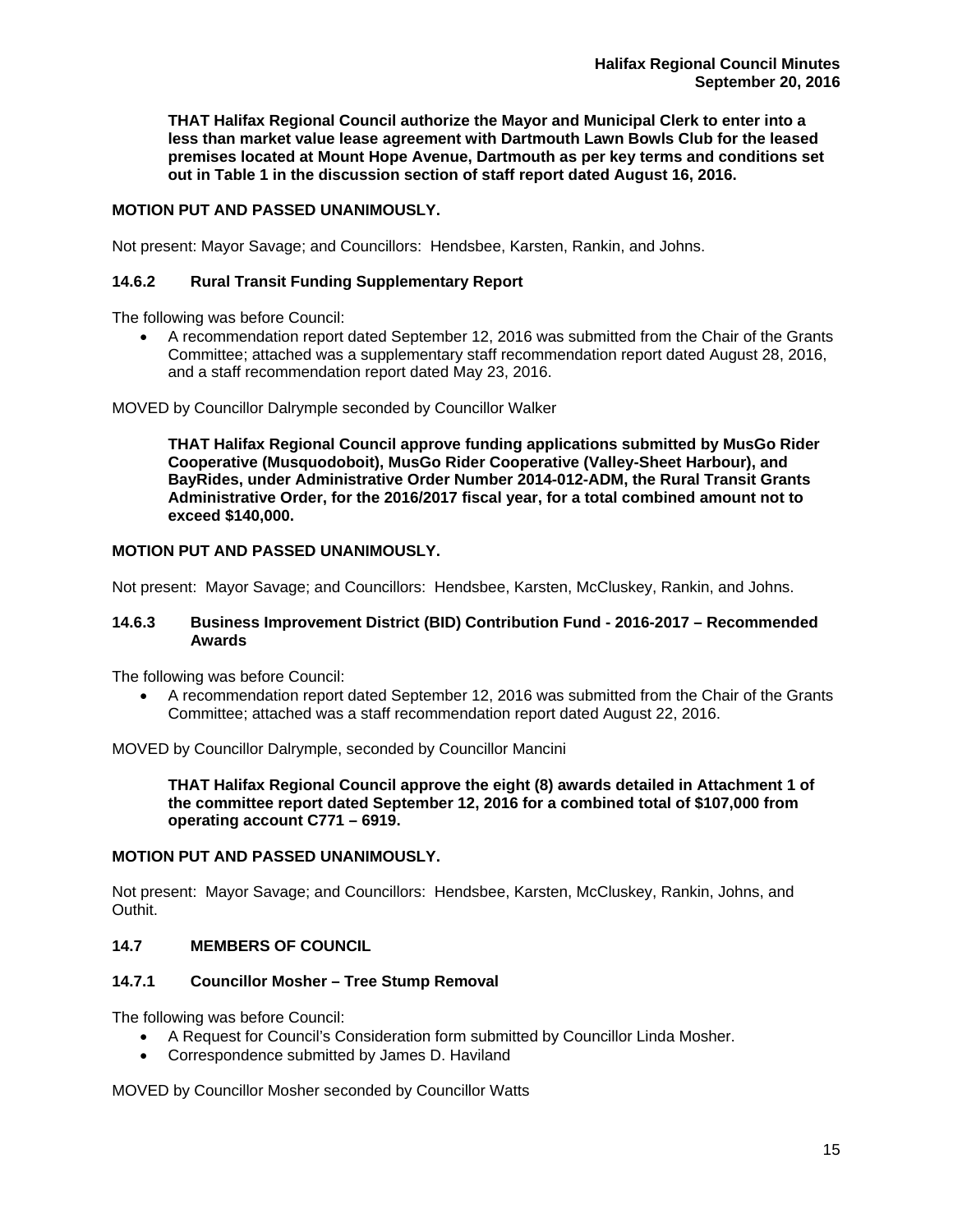**THAT Halifax Regional Council request a staff report to investigate the establishment of dedicated funding for tree stump removal and replanting the former street trees.** 

# **MOTION PUT AND PASSED UNANIMOUSLY.**

Not present: Mayor Savage; and Councillors: Hendsbee, Karsten, McCluskey, Rankin, and Johns.

#### **14.7.2 Councillor Karsten – Request for Staff Report on Train Whistle's in Shearwater/Autoport Area**

The following was before Council:

A Request for Council's Consideration form submitted by Councillor Karsten.

MOVED by Councillor Mason, seconded by Councillor Walker

**THAT Halifax Regional Council request a recommendation Staff Report to come back to Council on the feasibility of initiating the process to facilitate the elimination of train whistles at any or all of the four (4) locations from Shearwater to, and including, the Autoport.** 

# **MOTION PUT AND PASSED UNANIMOUSLY.**

Not present: Mayor Savage; and Councillors: Hendsbee, Karsten, McCluskey, Rankin, and Johns.

#### **14.7.3 Councillor Hendsbee – Lot Grading Bylaw L-400**

The following was before Council:

A Request for Council's Consideration form submitted by Councillor Hendsbee.

MOVED by Councillor Hendsbee, seconded by Councillor Walker

**THAT Halifax Regional Council requests a staff report with respect to initiating the process to repeal or amend the Lot Grading Bylaw L-400 to exclude those areas outside the serviceable boundary.** 

#### **MOTION PUT AND PASSED UNANIMOUSLY.**

Not present: Mayor Savage; and Councillors: Karsten, McCluskey, Rankin, and Johns.

# **14.7.4 Councillor Mosher – Municipal Archive Hours of Operation**

The following was before Council:

A Request for Council's Consideration form submitted by Councillor Mosher.

MOVED by Councillor Mosher, seconded by Councillor Mason

**THAT Halifax Regional Council request a staff report to increase the hours of operation at the municipal archives to ensure proper access to information for those residents who are not able to visit during the regular drop in hours of:** 

- **Tuesday: 10am-1pm**
- **Wednesday: 1pm-4pm**
- **Thursday: 1pm-4pm**

#### **MOTION PUT AND PASSED UNANIMOUSLY.**

Not present: Mayor Savage; and Councillors: Karsten, McCluskey, Rankin, and Johns.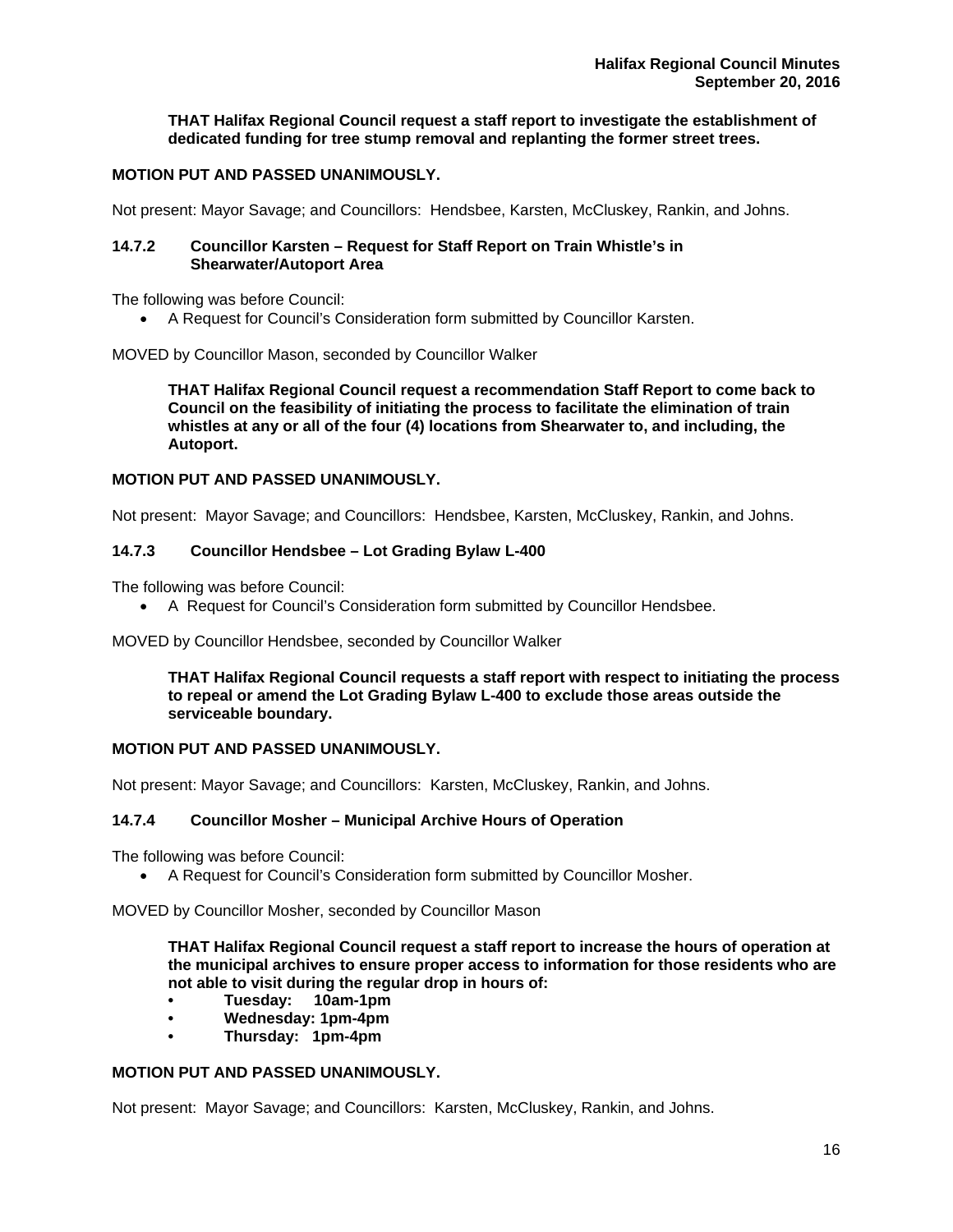# **15. MOTIONS**

## **15.1 Councillor Hendsbee**

MOVED by Councillor Hendsbee, seconded by Councillor Nicoll

**THAT Halifax Regional Council request a staff report that shall be vetted through the Audit and Finance Standing Committee to find \$10,000 as cash incentive for the HRM Gun Amnesty program during the 2016-17 fiscal year** 

# **MOTION PUT AND PASSED.** (11 in favour, 1 against)

In favour: Deputy Mayor Whitman; and Councillors: Dalrymple, Hendsbee, Nicoll, Mancini, Mason, Watts, Mosher, Adams, Craig, and Outhit.

Against: Councillor Walker.

Not present: Mayor Savage; and Councillors Karsten, McCluskey, Rankin, and Johns.

Council then dealt with item 17.

# **17. ADDED ITEMS**

# **17.1 Councillor Adams – Municipal Support for Dry Wells within HRM**

The following was before Council:

A Request for Council's Consideration form was submitted from Councillor Adams.

Councillor Adams indicated that he had a motion prepared to request a staff report on the feasibility of HRM making available its facilities for water in the event some residents have their wells run dry, but that he is aware there is ongoing discussion by staff, and that the CAO had distributed a memo to Councillors last evening. He asked the CAO to provide an update.

Mr. Jacques Dubé, CAO advised that staff have been working throughout the day on a plan, and have been in consultation with facility operators and representatives from the Province, and that a communications strategy was being finalized. Mr. Dubé advised that Mr. Brad Anguish, Director, Parks and Recreation and Mr. Roy Hollett, Deputy Fire Chief and Acting Emergency Management Officer would provide further detail.

Mr. Anguish and Mr. Hollett addressed Council and provided the following updates:

- Two locations have been established to provide for volunteers to set up twice a week to supply water; the two locations being considered are the Chezzetcook Fire Hall and the Upper Tantallon Fire Hall; staff are continuing to work with the Province on these matters.
- Staff plan to open up as many shower facilities as possible, working with their partner organizations as well as the HRM-owned and operated facilities; a list of hours and availability of when these facilities will be open, will be ready shortly.

Mayor Savage returned to the Chamber at 4:58 p.m. and took his seat as Chair.

Following questions of clarification, Councillor Adams indicated that the information supplied by staff was satisfactory, and that he was not going to move for a staff report.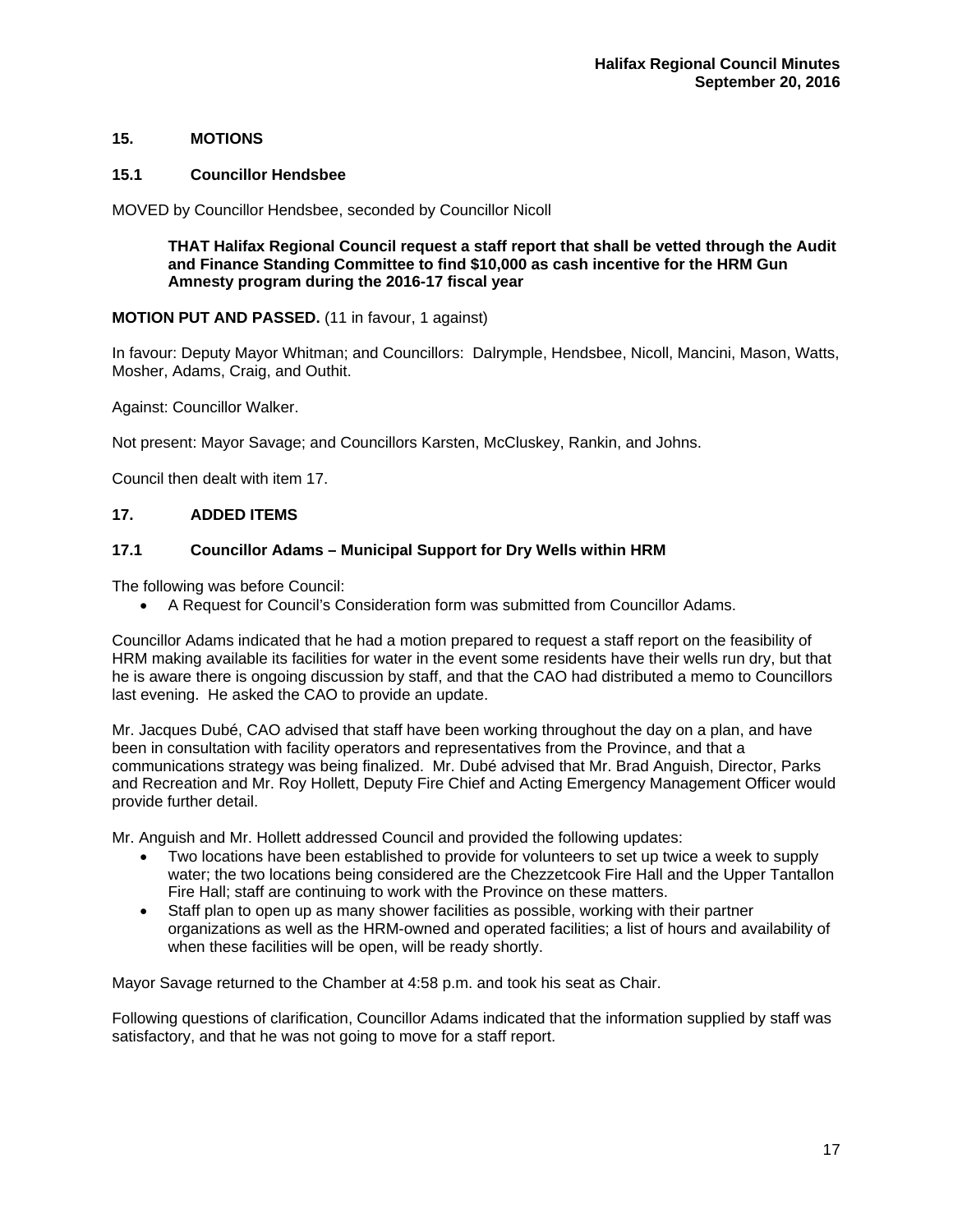# **18. NOTICES OF MOTION**

#### **18.1 Councillor Mason**

"TAKE NOTICE that, at the next regular Regional Council meeting, to be held on October 4, 2016, I propose to introduce a policy pursuant to Section 325 of the Halifax Municipality Charter, Administrative Order SC-83, the purpose of which is to close a portion of Doyle Street Right-of Way, Parcel DS-2, Halifax that is at the rear of 5407, 5411, 5415, 5425 and 5435 Spring Garden Road."

# **18.2 Councillor Hendsbee**

"TAKE NOTICE that, at the next regularly scheduled meeting of Halifax Regional Council to be held on Tuesday, October 4, 2016, I intend to move Administrative Order 2016-003-OP, the Acquisition of Cemeteries Administrative Order."

Council recessed at 5:06 p.m.

Council reconvened at 6:00 p.m.

Item 11.1 Public Hearing for Case 19353 was addressed at this time.

# **11. PUBLIC HEARINGS**

## **11.1 Case 19353 – Amendments to the Halifax Municipal Planning Strategy and Peninsula Land Use By-law and Development Agreement, 2470 and 2480 Maynard Street, Halifax**

The following was before Council:

- A report dated June 29, 2016 submitted by the Chair of Halifax and West Community Council; attached was a staff report dated April 20, 2016
- An extract of the Regional Council minutes of July 19, 2016
- Correspondence submitted from Ezio Dini,Simon Waters, Peggy Cameron, Peter Lavell, Andrea Arbic, Max Haiven, Phil Pacey, Pat Whitman and Chris Annand, Ken-Porter, and Jennifer Corson
- A copy of the staff presentation
- A copy of the applicant's presentation
- Slide shown by Mr. Phil Pacey during the public hearing

Mr. Richard Harvey, Principal Planner, Regional Planning presented the application from WM Fares Group on behalf of Maynard Holding Limited for site-specific amendments to the Halifax Municipal Planning Strategy (MPS) and Halifax Peninsula Land Use-By-law (LUB) to allow an eight (8) storey multiple unit residential building with ground floor areas that may be used for commercial uses (live/work), at 2480 Maynard Street, Halifax by development agreement.

Mr. Harvey confirmed that 2470 and 2480 Maynard Street has two different property owners and that the matter before Council was for a policy allowance not zoning.

Mayor Savage invited the applicant to come forward and address Council.

**Mr. Jacob JeBailey, Principal Architect, WM Fares Group** reviewed the proposed development, highlighting the project modifications based on feedback from the Public Information Meeting and in consultation with staff and the Districts 7 & 8 Planning Advisory Committee.

Mayor Savage reviewed the rules of procedure for public hearings and opened the public hearing for anyone wishing to speak on the matter.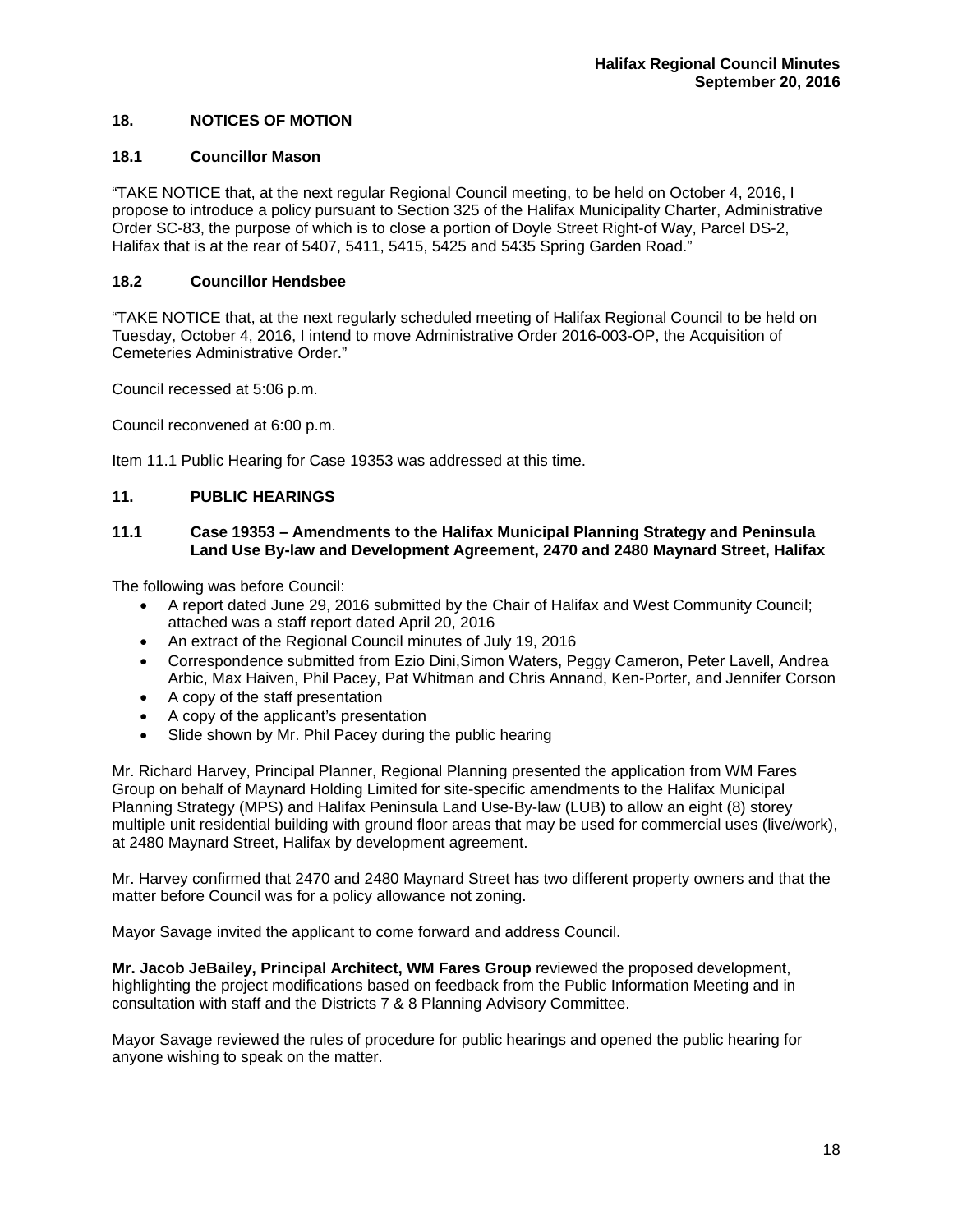**Mr. Irvine Carvery, Halifax** expressed concern with the height and nature of the building and the impact it would have on existing affordable housing in the area. Mr. Carvey was also concerned with increased traffic feeding onto Maynard Street in relation to the Joseph Howe Elementary School.

**Mr. Phil Pacey, Halifax** spoke in opposition of the proposal as it conflicts with Policy 2.5, Section II and Policy 2.3.3(i) of the MPS, and sections of the LUB. He was concerned that the proposal would impact established businesses with increases in land value and impact adjacent lots for future apartment uses.

**Mr. Peter Lavell, Halifax** commented on the proposal being unlikely to draw long term residents or foster a sense of community. Mr. Lavell was concerned with the height and location of the proposal, echoing points about being in conflict with the MPS and the impact on market values in relation to future development and use of adjacent properties. Mr. Lavell further spoke about the diversity on the Peninsula, in particular African Nova Scotian heritage.

**Mr. Ken-Porter, Halifax** spoke to points made in his written submission respecting low density housing and community investment.

**Mr. Colin Blanchard, Co-business owner on Maynard Street** was concerned with mass and shadowing the proposed building would have on his nearby furniture shop. Mr. Blanchard spoke about his building's footprint and how the proposal would affect any future plans for expansion of the business. He echoed points about community investment.

Councillor Watts asked Mr. Blanchard if he wanted his property included in the MPS change. Mr. Blanchard indicated that he and his partner were open to being included but were unsure about getting approval from the Municipality for future expansion of their store. Mr. Blanchard pointed out that neither he nor his partner was approached to talk about the proposal.

**Mr. Ken McRobbie, Co-business owner on Maynard Street** spoke in opposition of the proposal due to the proposed building's mass and how it would impede the esthetics of Maynard Street and Roberts Street. He indicated that a four (4) or five (5) storey building would work better in the neighbourhood. Mr. McRobbie commented on not being approached by the developer and how there should be open communication on how his and Mr. Blanchard's property relates to the development.

**Mr. Pierre Stevens, North Street** suggested that demographics and social context of a neighbourhood should be taken into account when considering exceptions to development rules. He questioned whether the proposed development would reflect this in relation to affordable housing and in its commercial space.

**Ms. Melina Day, Maynard Street** echoed points around community needs and affordable home ownership and rent control so residents can live, work and raise families in the community they grew up in and contribute to the Municipality and Province, rather than moving out West.

**Ms. Jennifer Corson, business owner on Maynard Street** commented about the impact on business owners, residents and fire services during the construction of the Q Lofts project. She asked Council to consider the Municipality's rules for traffic, permitting, public notification and snow removal during construction periods in relation to accessibility and public safety. She noted the impact blasting has on neighbouring properties and not being able to communicate with customers when blasting would occur and how past construction has impacted business' revenue. Ms. Corson echoed points around the proposed development's height and shadow impact on neighbouring buildings.

**Ms. Darota Forta, Halifax** commented that the proposal would introduce too much contrast into the neighbourhood. She spoke in support of affordable housing and not rushing development with the Centre Plan review underway and residents being able to participate in designing their neighbourhood.

Mayor Savage invited the applicant to come forward to respond to points made during the public hearing.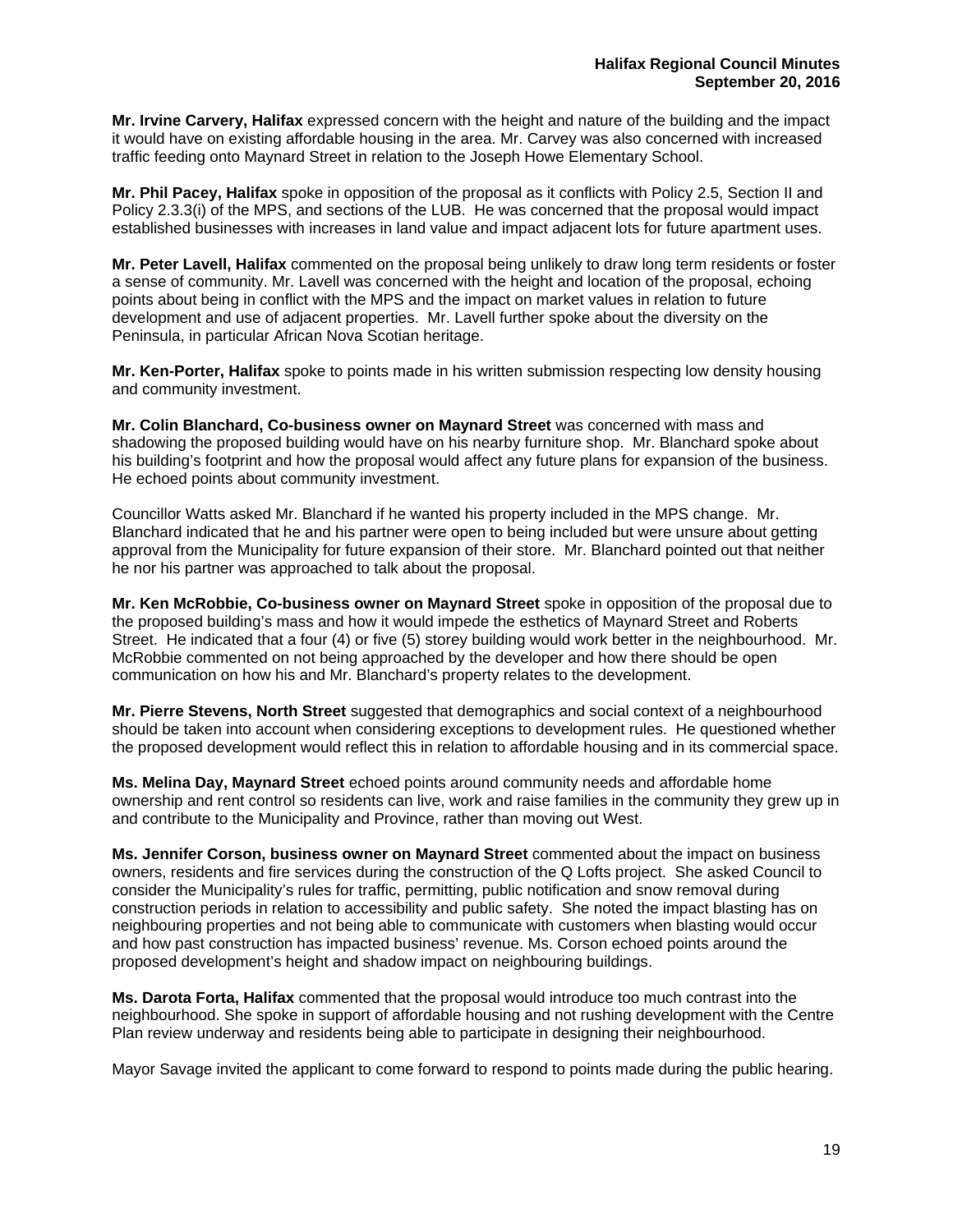**Mr. Cesar Saleh, V.P. Planning & Design, WM Fares Group** spoke to their involvement in the community and working with local organizations. He noted that C-2 zoning allows for 100% lot coverage for commercial and a density of 131 people. He commented on how Policy 2.5 of the MPS has shaped the Municipality in the past and spoke to the high quality and streetscape of their proposed development. Mr. Saleh expressed his openness to work with neighbouring property owners.

The Mayor called three times for any other members of the public wishing to speak on the matter. There being none, it was MOVED by Councillor McCluskey, seconded by Councillor Mason

# **THAT the public hearing be closed.**

# **MOTION PUT AND PASSED.**

MOVED by Councillor Watts, seconded by Councillor Nicoll

#### **THAT Halifax Regional Council approve the proposed amendments to the Halifax Municipal Planning Strategy and the Halifax Peninsula Land Use By-law, as contained in Attachments A and B of the staff report dated April 20, 2016.**

Members of Council spoke both in opposition and in support of the proposal with staff responding to questions. Members recognized concerns made around the proposed development being too large, the loss of daylight from shadow impact on neighbouring properties and not being the right fit for the neighbourhood. Comments were made respecting the Centre Plan review, which will address issues with Policy 2.5 of the MPS and incorporate affordable housing. Members recognized the developer's efforts on the proposal and the quality of their work.

# **MOTION PUT AND DEFEATED.** (6 in favour, 10 against)

In favour: Mayor Savage, Deputy Mayor Whitman, Councillors Dalrymple, Hendsbee, Walker and Adams

Against: Councillors Karsten, Nicoll, McCluskey, Mancini, Mason, Watts, Mosher, Johns, Craig and Outhit

Not present: Councillor Rankin

MOVED by Councillor McCluskey, seconded by Councillor Nicoll

#### **THAT Halifax Regional Council convene to In Camera (In Private).**

#### **MOTION PUT AND PASSED.**

Council recessed at 7:56 p.m. to convene into In Camera (In Private). Council reconvened in public at 9:18 p.m.

The continuation of Item 9.1 Award – RFP P16-034 was addressed at this time.

# **9. CONSIDERATION OF DEFERRED BUSINESS– July 19 and September 6, 2016**

**9.1** Award – Request for Proposal (RFP) P16-034, Parking Enforcement (i) Supplementary Information Report dated August 30, 2016

The motion before Council reads:

MOVED by Councillor Watts, seconded by Mancini

**THAT Halifax Regional Council award RFP # P16-034, Parking Enforcement to G4S for a period of up to five (5) years, renewable on an annual basis subject to performance,**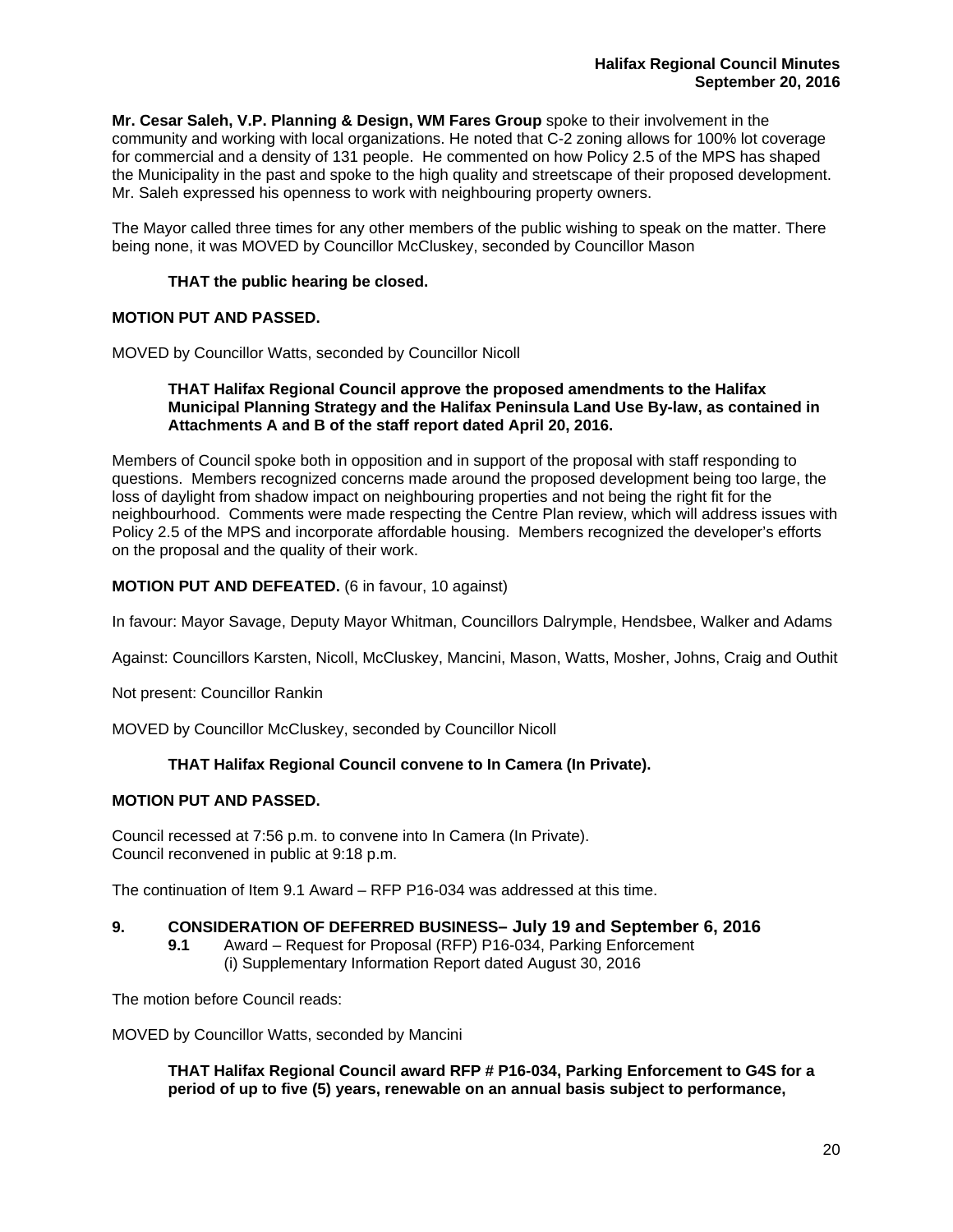#### **operational requirements and budget availability at a first year cost of \$840,048 net HST included with funding from Operating Account A315-6399.**

# **MOTION PUT AND PASSED.** (12 in favour, 2 against)

In favour: Mayor Savage, Councillors Hendsbee, Karsten, Nicoll, McCluskey, Mancini, Mason, Watts, Walker, Johns, Craig and Outhit

Against: Deputy Mayor Whitman and Councillor Adams

Not present: Councillors Dalrymple, Mosher and Rankin

# **16. IN CAMERA (IN PRIVATE)**

#### **16.1 Personnel Matter**

#### **16.1.1****Citizen Nomination to Halifax International Airport Authority (HIAA)** *– Private and Confidential Report*

This matter was addressed In Camera (In Private) and ratified in public as follows:

MOVED by Councillor Karsten, seconded by Deputy Mayor Whitman

**THAT Halifax Regional Council nominate 11 candidates to the Halifax International Airport Authority Board as per the decision of the In Camera (In Private) Council session held on September 20, 2016. It is further recommended that the private and confidential report dated September 13, 2016 not be released to the public.** 

#### **MOTION PUT AND PASSED UNANIMOUSLY.**

Not present: Councillors Dalrymple, Mosher and Rankin

#### **16.2 Property Matter**

#### **16.2.1 Buy Back Agreement – Hospice Society of Greater Halifax – 9 Spring Street –** *Private and Confidential Report*

This matter was addressed In Camera (In Private) and ratified in public as follows:

MOVED by Councillor Outhit seconded by Councillor Walker

#### **THAT Halifax Regional Council:**

- **1. Approve an increase to the 2016/17 capital budget, requiring a new capital account for land repurchase, to be funded with a withdrawal of \$179,630, from the Capital Fund Reserve with repayment from the future proceeds of the re-sale of the property;**
- **2. Authorize staff to exercise the Buy-Back Agreement registered against 9 Spring Street, as per the terms outlined in Table 1 of the private and confidential staff report dated July 19, 2016;**
- **3. Following the repurchase of 9 Spring Street, declare it surplus to municipal requirements pursuant to Administrative Order 50; and**
- **4. That the private and confidential Audit and Finance Report dated September 9, 2016 and the private and confidential staff report dated July 19, 2016 not be released until the transaction has closed.**

**MOTION PUT AND PASSED UNANIMOUSLY.**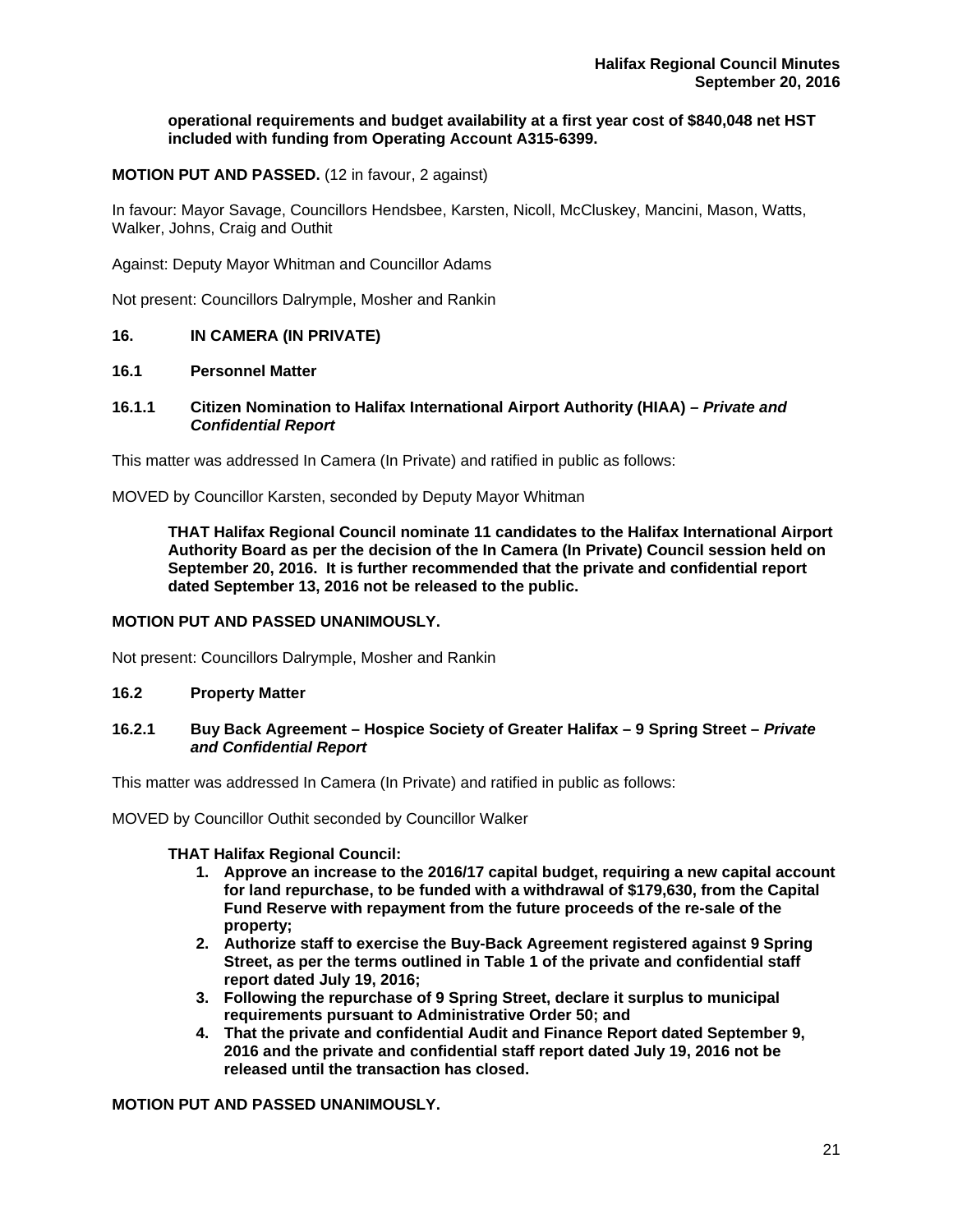Not present: Not present: Councillors Dalrymple, Mosher and Rankin

# **16.2.2 Property Disposal – 429 Cobequid Road Sackville (PID No. 40300030) –** *Private and Confidential Report*

This matter was addressed In Camera (In Private) and ratified in public as follows:

MOVED by Councillor Craig, seconded by Councillor Johns

# **THAT Halifax Regional Council:**

- **1. Authorize the Mayor and Municipal Clerk to enter into an Agreement of Purchase and Sale for the disposal of Civic No. 429 Cobequid Road, Sackville (PID No. 40300030), as per in camera discussion held September 20, 2016 and**
- **2. That the private and confidential staff report dated August 29, 2016 not be released until the transaction has closed.**

# **MOTION PUT AND PASSED UNANIMOUSLY.**

Not present: Councillors Dalrymple, Mosher and Rankin

## **16.2.3 Sale of Block R-N-1-E, Wilkinson Avenue, Burnside Park –** *Private and Confidential Report*

This matter was addressed In Camera (In Private) and ratified in public as follows:

MOVED by Councillor Mancini, seconded by Councillor McCluskey

#### **THAT Halifax Regional Council:**

- **1. Authorize the Mayor and Municipal Clerk to enter into an Agreement of Purchase and Sale for the subject land, as per the minimum key terms and conditions outlined in Table 1 of the private and confidential report dated August 25, 2016; and**
- **2. That the private and confidential report dated August 25, 2016 not be released to the public until after the transaction has closed.**

#### **MOTION PUT AND PASSED UNANIMOUSLY.**

Not present:

#### **16.2.4 Halifax Regional Municipality/Halifax Port Authority Land Exchange, Lot HH-I –** *Private and Confidential Report*

This matter was addressed In Camera (In Private) and ratified in public as follows:

MOVE by Councillor Watts, seconded by Deputy Mayor Whitman

#### **THAT Halifax Regional Council:**

- **1. Approve a land exchange settlement as per Table 1 of the private and confidential report dated August 22, 2016 and authorize the Mayor and Clerk to enter into an Exchange Agreement with the Halifax Port Authority and to enter into such other ancillary agreements as may be necessary to advance the settlement and exchange;**
- **2. The exchange be entered into without prejudice to any claim of ownership by the Municipality to any other property formed by infilling of the seabed of Halifax Harbour or the Bedford Basin; and**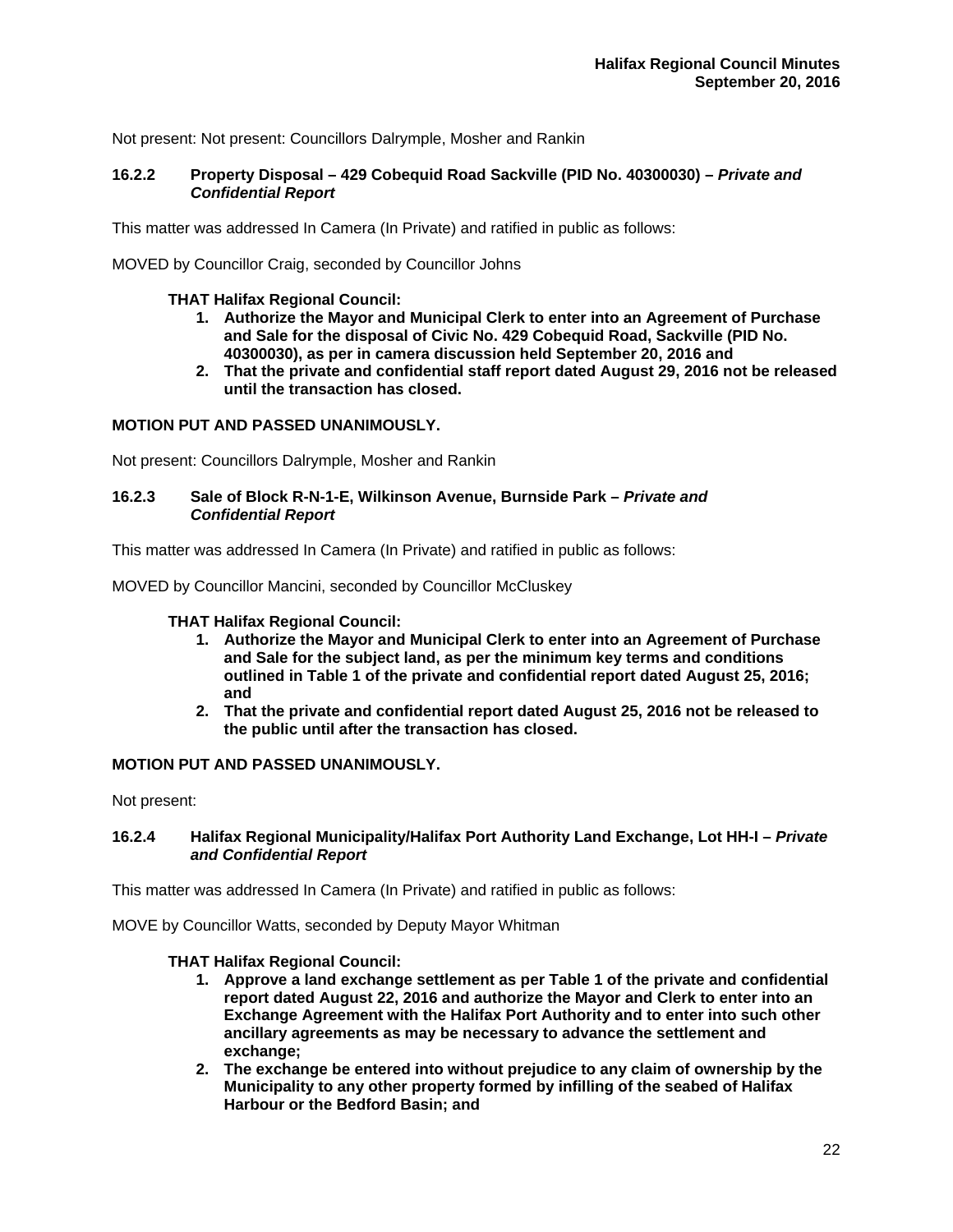# **3. That the private and confidential report dated August 22, 2016 not be released until the transaction has closed.**

# **MOTION PUT AND PASSED UNANIMOUSLY.**

Not present: Councillors Dalrymple, Mosher and Rankin

# **16.2.5 Buy-Back Agreements – 6199 Chebucto Road and 6225 Chebucto Road, Halifax –** *Private and Confidential Report*

This matter was addressed In Camera (In Private) and ratified in public as follows:

MOVED by Councillor Watts, seconded by Councillor Karsten

**THAT Halifax Regional Council authorize the release of the Buy-Back Agreements for 6199 Chebucto Rd and 6225 Chebucto Rd in support and acknowledgement of the Maritime Conservatory of Performing Arts' and the Maritime Muslim Academy's commitment to their programs and the capital improvements by the property owners that have been implemented and planned to date.** 

# **MOTION PUT AND PASSED UNANIMOUSLY.**

Not present: Councillors Dalrymple, Mosher and Rankin

# **16.2.6 St. Patrick's Alexandra School Property –** *Private and Confidential Report*

This matter was addressed In Camera (In Private) and ratified in public as follows:

MOVED by Councillor Watts, seconded by Councillor Karsten

**THAT Halifax Regional Council approve the staff recommendation as contained in the private and confidential staff report dated July 29, 2016 and further that the July 29, 2016 staff report not be released to the public at this time.** 

#### **MOTION PUT AND PASSED.** (12 in favour, 2 against)

In favour: Mayor Savage, Deputy Mayor Whitman, Councillors Hendsbee, Karsten, Nicoll, McCluskey, Mancini, Walker, Adams, Johns, Craig and Outhit

Against: Councillors Mason and Watts

Not present: Councillors Dalrymple, Mosher and Rankin

#### **16.2.7 Councillor Watts – Capital Funding Request –** *Private and Confidential Report*

This matter was addressed In Camera (In Private) and ratified in public as follows:

MOVED by Councillor Watts, seconded by Councillor Walker

# **THAT Halifax Regional Council request a staff report as outlined in the private and confidential Councillor Request for Consideration Form.**

# **MOTION PUT AND PASSED UNANIMOUSLY.**

Not present: Councillors Dalrymple, Mosher and Rankin